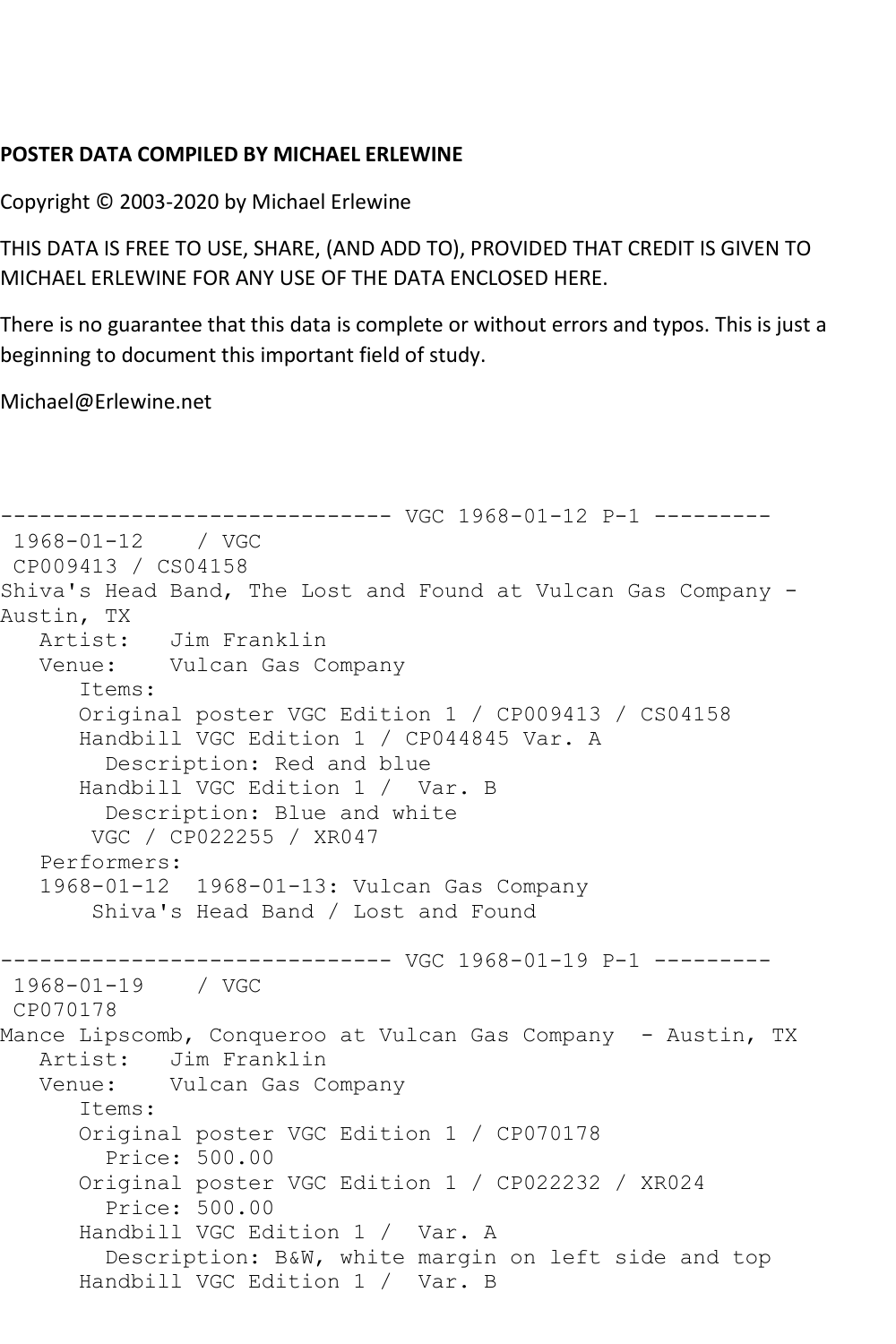Description: B&W, white margin left side only Handbill VGC Edition 1 / Var. C Description: B&W, no white margin Performers: 1968-01-19 1968-01-20: Vulcan Gas Company Mance Lipscomb / Conqueroo ------------------------------ VGC 1968-02 ®-1 --------- 1968-02 / VGC Ligth Sockets Event: Ligth Sockets Artist: Jim Franklin Venue: Vulcan Gas Company Items: VGC Edition 1 / Performers: 1968-02: Vulcan Gas Company ------------------------------ VGC 1968-02-16 P-1 --------- 1968-02-16 / VGC CP009416 / CS04161 Shiva's Head Band, Conqueroo at Vulcan Gas Company - Austin, TX Artist: Jim Franklin<br>Venue: Vulcan Gas Co Vulcan Gas Company Items: Original poster VGC Edition 1 / CP009416 / CS04161 Price: 400.00 Postcard VGC Edition 1 / Var. A Description: Single card Postcard VGC Edition 1 / Var. B Description: Double card, postal backs, tickets attached VGC / CP022235 / XR027 Performers: 1968-02-16 1968-02-17: Vulcan Gas Company Shiva's Head Band / Conqueroo / Rubaiyat / Lightnin' Hopkins ------------------------------ VGC 1968-02-17 H --------- 1968-02-17 / VGC CP044850 Vulcan gas Requests You Brng Two Dollars for a Portrait After February 17 Artist: Jim Franklin Venue: Vulcan Gas Company Items: Handbill VGC / CP044851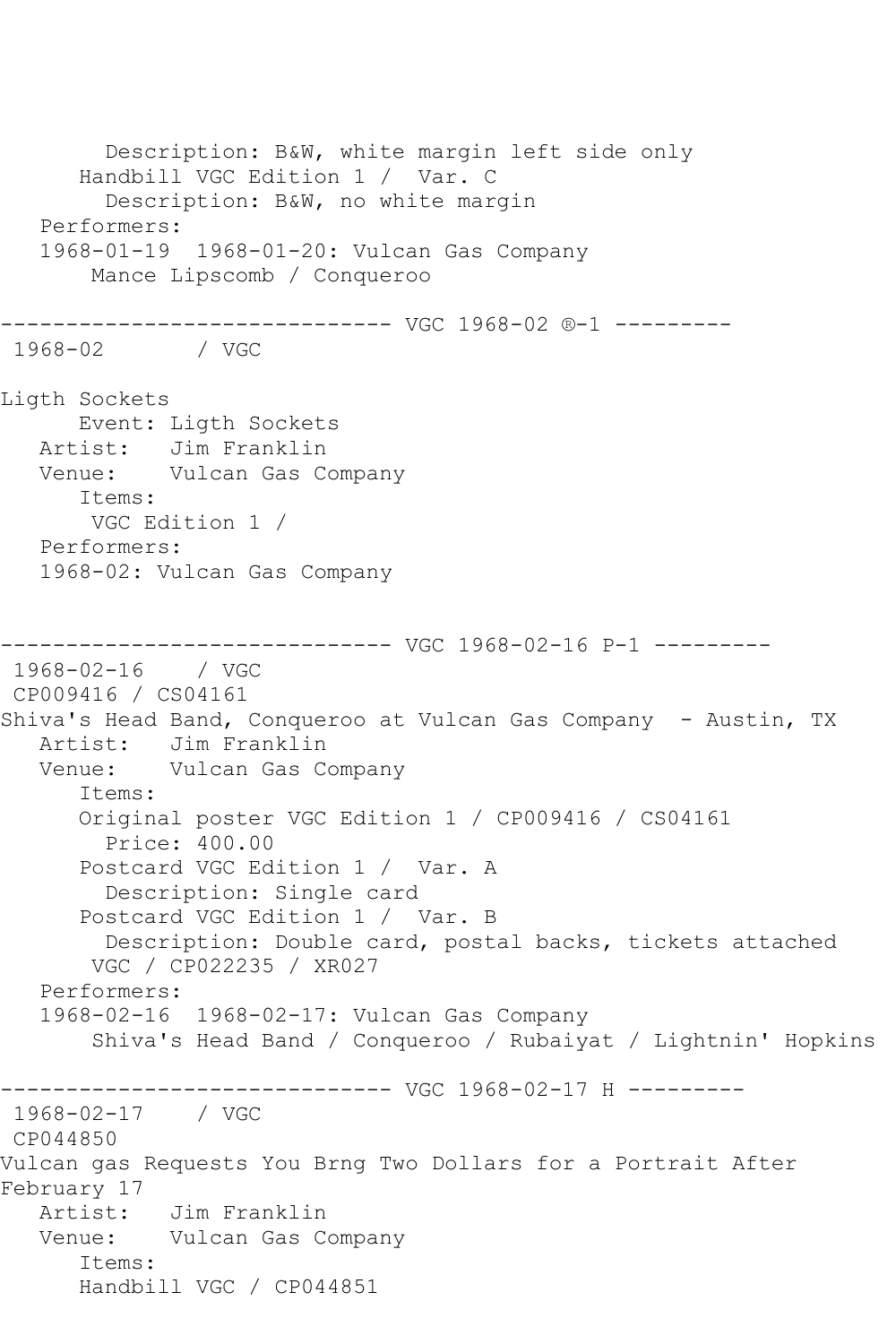Handbill VGC / CP044850 Var. A Performers: 1968-02-17: Vulcan Gas Company ------------------------------ VGC 1968-03-10 H --------- 1968-03-10 / VGC CP044853 Austin Suburban Loan Co, Rubayyat at Vulcan Gas Company - Austin, TX Event: Bust Benefit Artist: Jim Franklin Venue: Vulcan Gas Company Items: Handbill VGC / CP044853 Description: B&W Handbill / Description: Same , black and green Performers: 1968-03-10: Vulcan Gas Company Austin Suburban Loan Co / Rubayyat ------------------------------ VGC 1968-05-13 H --------- 1968-05-13 / VGC CP044860 Bubble Puppy at Vulcan Gas Company - Austin, TX Artist: Jim Franklin Venue: Vulcan Gas Company Items: Handbill VGC / CP044860 Performers: 1968-05-13: Vulcan Gas Company Bubble Puppy ------------------------------ VGC 1968-05-24 P-1 --------- 1968-05-24 / VGC CP044859 Moby Grape, Shiva's Head Band at Vulcan Gas Company - Austin, TX Artist: Jim Franklin Venue: Vulcan Gas Company Items: Original poster VGC Edition 1 / CP044859 Handbill VGC Edition 1 / CP044858 Postcard VGC Edition 1 / Var. A Description: Postal back Postcard VGC Edition 1 / Var. B Description: Blank back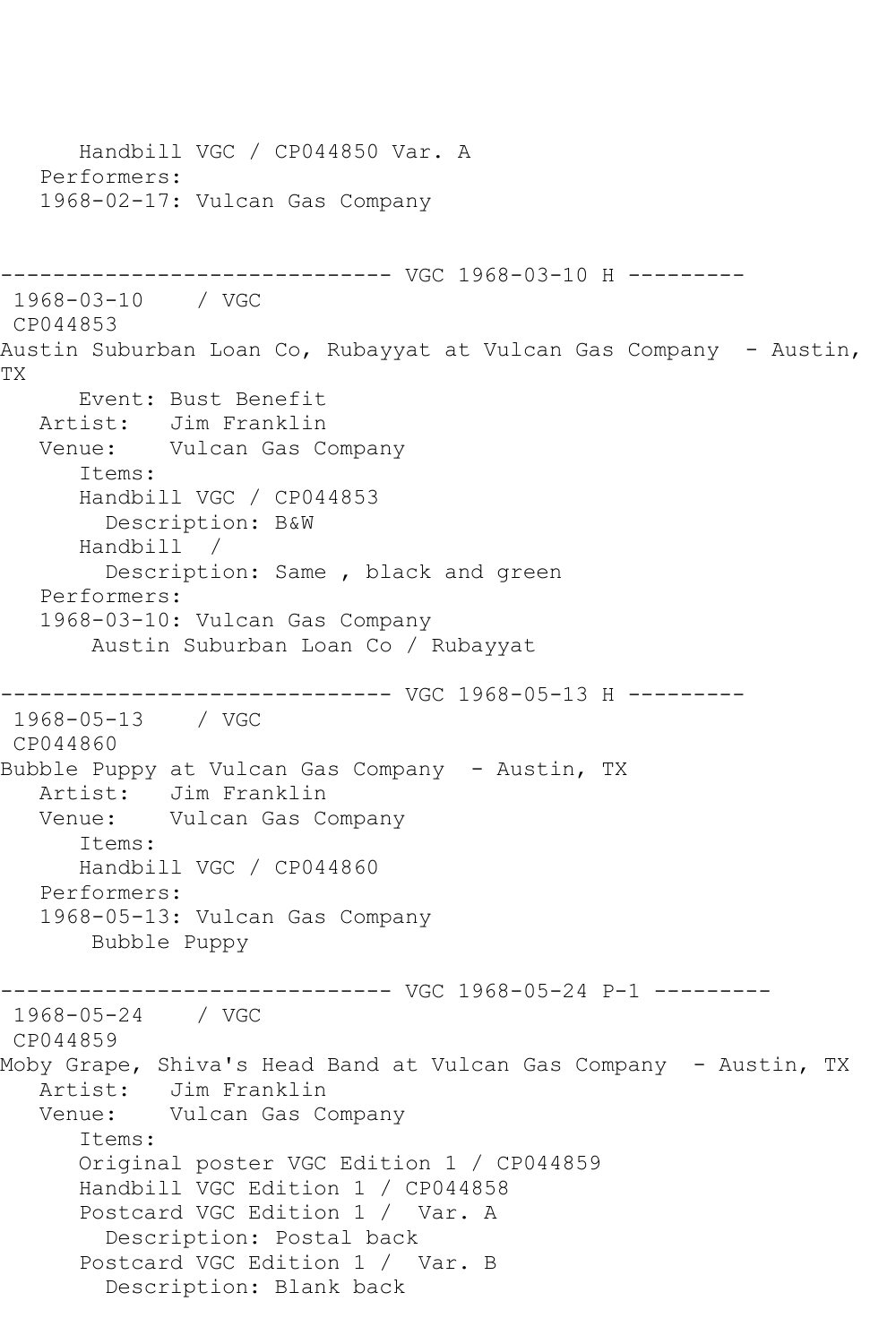Performers: 1968-05-24 1968-05-25: Vulcan Gas Company Moby Grape / Shiva's Head Band / Angela Lewis / Fabulous Rockets ------------------------------ VGC 1968-07-07 P-1 --------- 1968-07-07 / VGC CP044864 Conqueroo, Winter at Vulcan Gas Company - Austin, TX Artist: Jim Franklin Venue: Vulcan Gas Company Items: Original poster VGC Edition 1 / CP044864 Handbill / Performers: 1968-07-07: Vulcan Gas Company Conqueroo / Winter / Shiva's Head Band ------------------------------ VGC 1968-08-16 H-1 --------- 1968-08-16 / VGC CP044866 Winter, New Atlantis at Vulcan Gas Company - Austin, TX Artist: Jim Franklin Venue: Vulcan Gas Company Items: Handbill VGC Edition 1 / CP044866 Var. A Description: Black & pink Handbill VGC Edition 1 / Var. B Description: Yellow & pink Performers: 1968-08-16: Vulcan Gas Company Winter / New Atlantis / 1948 / Zachery Thaks ------------------------------ VGC 1968-09-06 H-1 --------- 1968-09-06 / VGC CP044868 Bubble Puppy, Zig-Zag Quartet at Vulcan Gas Company - Austin, TX Artist: Jim Franklin Venue: Vulcan Gas Company Items: Handbill VGC Edition 1 / CP044868 Description: Has design on reverse Performers: 1968-09-06 1968-09-07: Vulcan Gas Company Bubble Puppy / Zig-Zag Quartet ------------------------------ VGC 1968-09-20 H ---------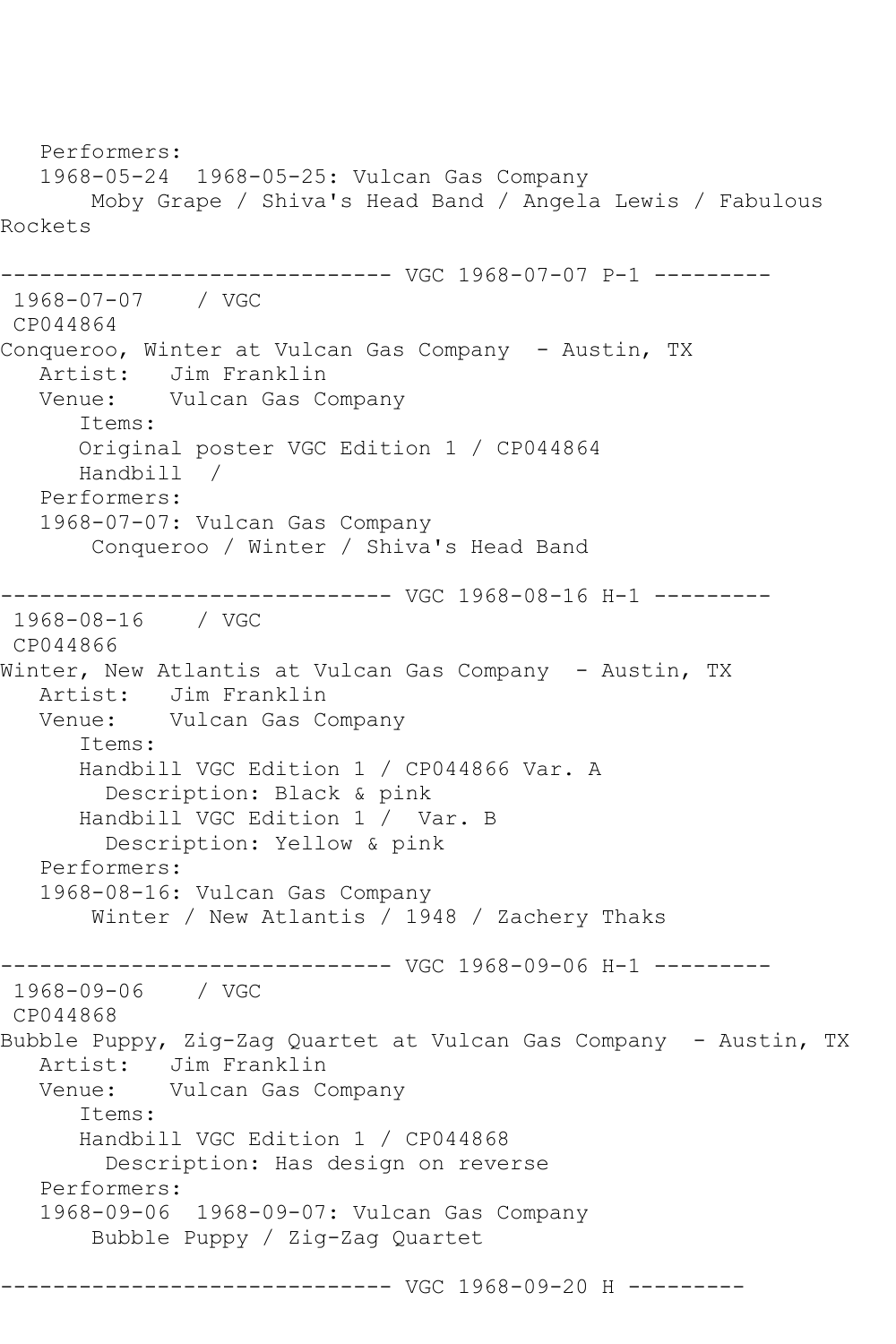1968-09-20 / VGC CP044870 Winter, Endel St. Cloud at Vulcan Gas Company - Austin, TX Artist: Jim Franklin<br>Venue: Vulcan Gas C Vulcan Gas Company Items: Handbill VGC / CP044870 Handbill VGC / Performers: 1968-09-20 1968-09-21: Vulcan Gas Company Winter / Endel St. Cloud ------------------------------ VGC-3.122 1968-09-27 P-1 --------- 1968-09-27 / VGC 3.122 CP001793 / 1815 Joe Williams, Sky Blues at Vulcan Gas Company - Austin, TX Notes: This item appears in the Art of Rock book, plate no. 3.122 Event: Concert Dance Lite Show<br>Artist: Jim Franklin Jim Franklin Venue: Vulcan Gas Company Promoter: Book: Art of Rock Items: Original poster VGC-3.122 Edition 1 / CP001793 / 1815 AORPlate: 3.122 Handbill VGC-3.122 Edition 1 / CP070047 AORPlate: 3.122 Performers: 1968-09-27 1968-09-28: Vulcan Gas Company Joe Williams / Sky Blues ------------------------------ VGC 1968-09-29 P-1 --------- 1968-09-29 / VGC CP044871 New Atlantis, Lavender Hill Express at Vulcan Gas Company - Austin, TX Notes: Not technically a Vulcan Gas show. This is the first poster where Jim Franklin creates an amage of an armadillo. Artist: Jim Franklin Venue: Vulcan Gas Company Items: Original poster VGC Edition 1 / CP044871 Performers: 1968-09-29: Vulcan Gas Company New Atlantis / Lavender Hill Express / Texas Pacific / Eternal Life Corporation / Georgetown Medical Band ------------------------------ VGC 1968-10-17 H-1 ---------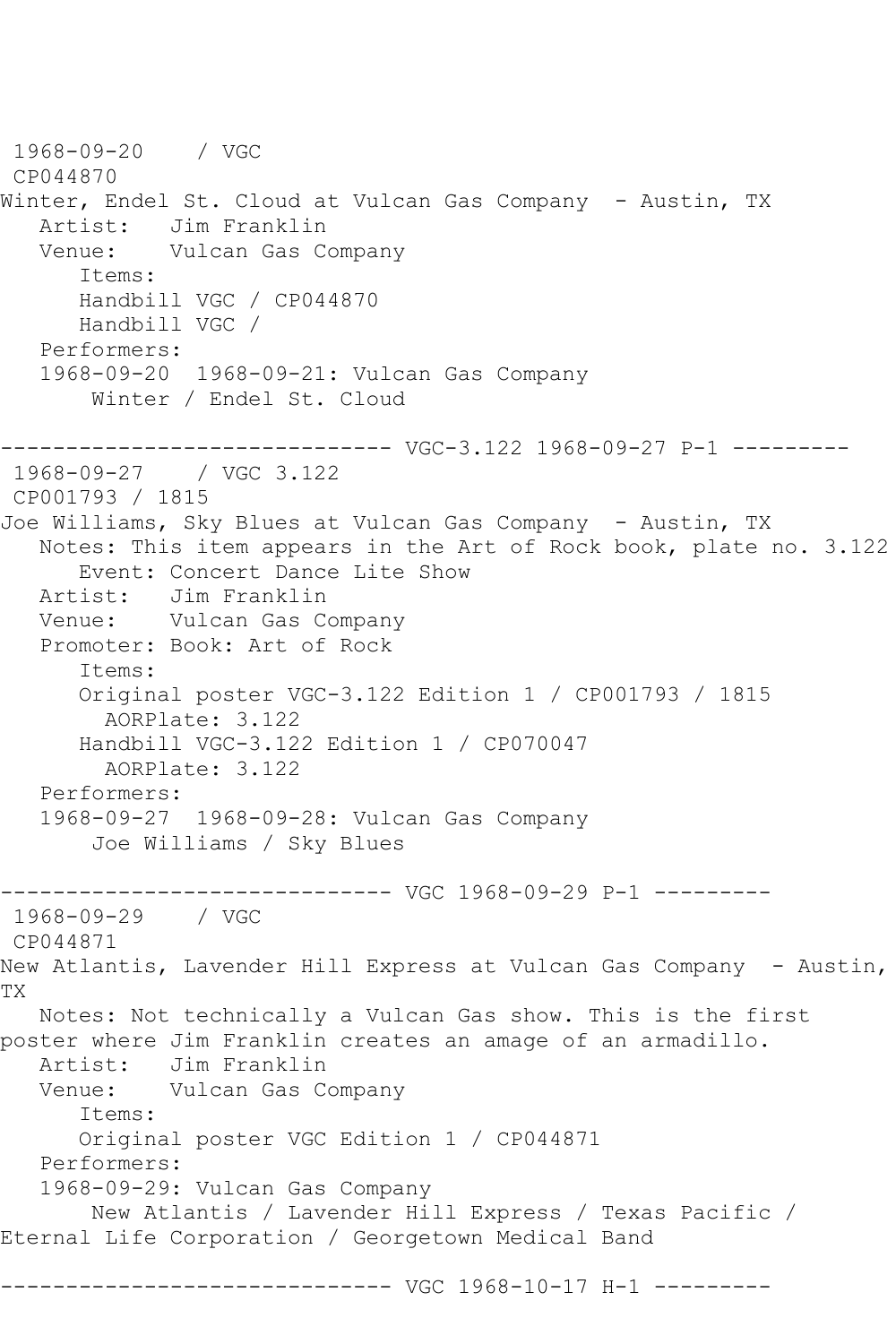1968-10-17 / VGC CP001052 / 1069 Shiva's Head Band, New Atlantis at Vulcan Gas Company - Austin, TX Artist: Jim Franklin<br>Venue: Vulcan Gas C Vulcan Gas Company Items: Original poster VGC Edition 1 / CP044874 Handbill VGC Edition 1 / CP001052 / 1069 Performers: 1968-10-17 1968-10-19: Vulcan Gas Company Shiva's Head Band / New Atlantis / Winter ------------------------------ VGC 1968-10-31 H --------- 1968-10-31 / VGC CP044875 Shiva's Head Band, Grits at Vulcan Gas Company - Austin, TX Artist: Jim Franklin Venue: Vulcan Gas Company Items: Handbill VGC / CP044875 Performers: 1968-10-31 1968-11-02: Vulcan Gas Company Shiva's Head Band / Grits ------------------------------ VGC 1968-11-08 H-1 --------- 1968-11-08 / VGC CP044876 Steve Miller Blues Band, New Atlantis at Vulcan Gas Company - Austin, TX Notes: Hanbill also used as a mailer. Artist: Jim Franklin Venue: Vulcan Gas Company Items: Handbill VGC Edition 1 / CP044876 Var. A Description: Thin stock Handbill VGC Edition 1 / Var. B Description: Thick stock Handbill VGC Edition 1 / Var. C Description: Thin or thick stock, white border at top Performers: 1968-11-08 1968-11-09: 1968-11-15 1968-11-16: Vulcan Gas Company Steve Miller Blues Band / New Atlantis / Shiva's Head Band / Freddie King / Winter ------------------------------ VGC 1968-11-14 H-1 --------- 1968-11-14 / VGC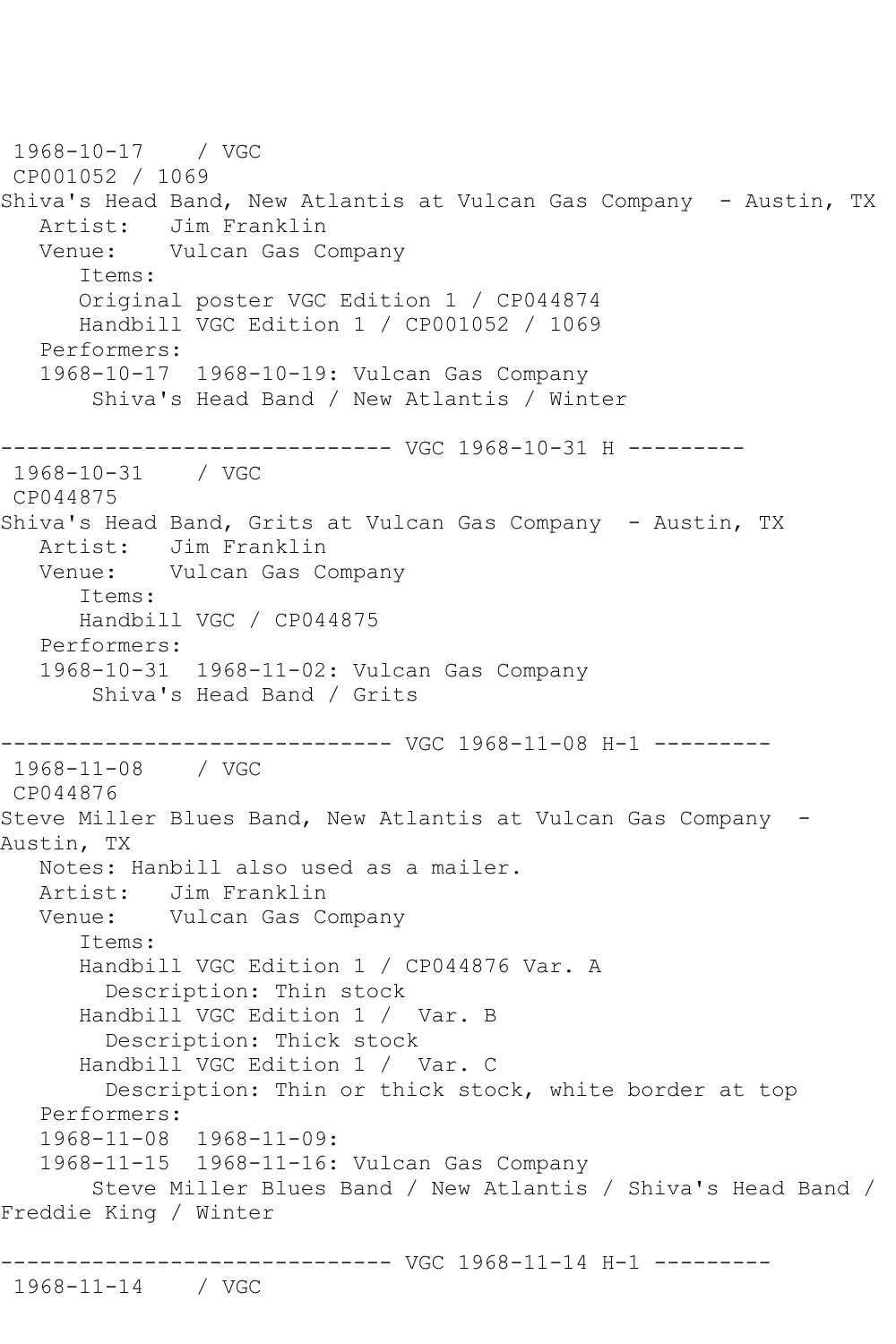CP001794 / 1816 Sunnyland Special, Birth at Vulcan Gas Company - Austin, TX Benefit: Bail Fund Benefit: Sunnyland Special at Vulcan Gas Co, Austin, TX Artist: Jim Franklin Venue: Vulcan Gas Company Items: Handbill VGC Edition 1 / CP001794 / 1816 Performers: 1968-11-14 1968-11-15: Vulcan Gas Company Sunnyland Special / Birth ------------------------------ VGC 1968-11-14 H --------- 1968-11-14 / VGC CP044878 Texas Pacific, Blues Bag at Vulcan Gas Company - Austin, TX Artist: Jim Franklin Venue: Vulcan Gas Company Items: Handbill VGC / CP044878 Performers: 1968-11-14 1968-11-15: Vulcan Gas Company Texas Pacific / Blues Bag ------------------------------ VGC 1968-11-21 P-1 --------- 1968-11-21 / VGC CP009659 / CS04404 Big Brother and the Holding Company, Janis Joplin at Vulcan Gas Company - Austin, TX<br>Artist: Jim Fran Jim Franklin Venue: Vulcan Gas Company Items: Original poster VGC Edition 1 / CP009659 / CS04404 Handbill VGC Edition 1 / Var. A Description: Two color variations exists Handbill VGC Edition 1 / Var. B Description: Two color variations exists Performers: 1968-11-21: Vulcan Gas Company Big Brother and the Holding Company / Janis Joplin / Shiva's Head Band / Winter ------------------------------ VGC 1968-11-22 H --------- 1968-11-22 / VGC CP044877 Mance Lipscomb, Shiva's Head Band Artist: Jim Franklin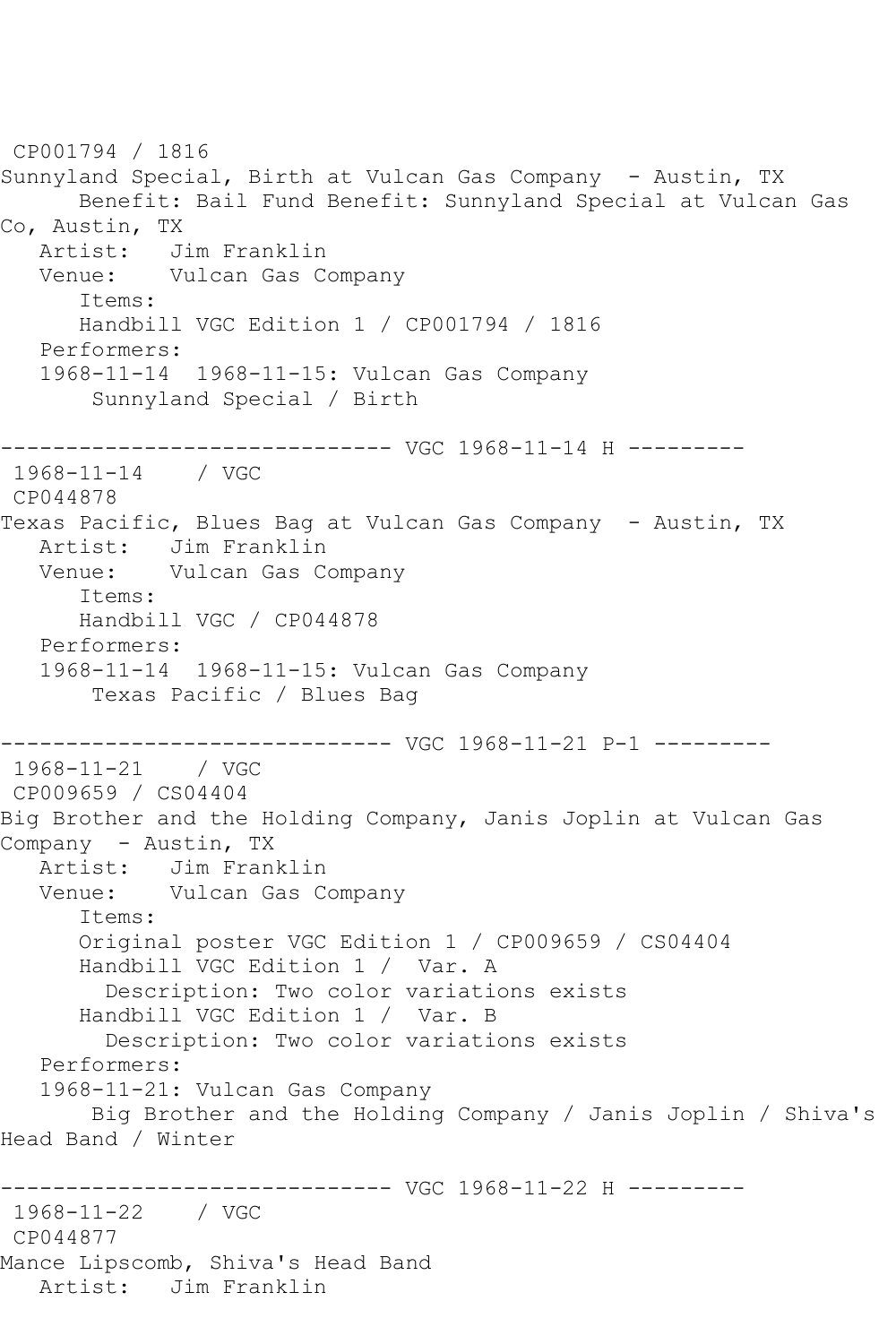Items: Handbill VGC / CP044877 Performers: 1968-11-22 1968-11-23: Mance Lipscomb / Shiva's Head Band ------------------------------ VGC 1968-11-28 H --------- 1968-11-28 / VGC CP044879 Children, New Atlantis at Vulcan Gas Company - Austin, TX Artist: Jim Franklin Venue: Vulcan Gas Company Items: Handbill VGC / CP044879 Performers: 1968-11-28 1968-11-29: Vulcan Gas Company Children / New Atlantis ------------------------------ VGC 1968-12-06 H-1 --------- 1968-12-06 / VGC CP044880 Shiva's Head Band, Bubble Puppy at Vulcan Gas Company - Austin, TX Artist: Jim Franklin Venue: Vulcan Gas Company Items: Handbill VGC Edition 1 / CP044880 Var. A Description: B&W Handbill VGC Edition 1 / Var. B Description: Color Performers: 1968-12-06 1968-12-07: Vulcan Gas Company Shiva's Head Band / Bubble Puppy ------------------------------ VGC 1968-12-13 H --------- 1968-12-13 / VGC CP044881 Texas, New Atlantis at Vulcan Gas Company - Austin, TX Artist: Jim Franklin Venue: Vulcan Gas Company Items: Handbill VGC / CP044881 Performers: 1968-12-13 1968-12-14: Vulcan Gas Company Texas / New Atlantis / Texas Pacific ------------------------------ 1969 P-1 --------- 1969 / CP009425 / CS04170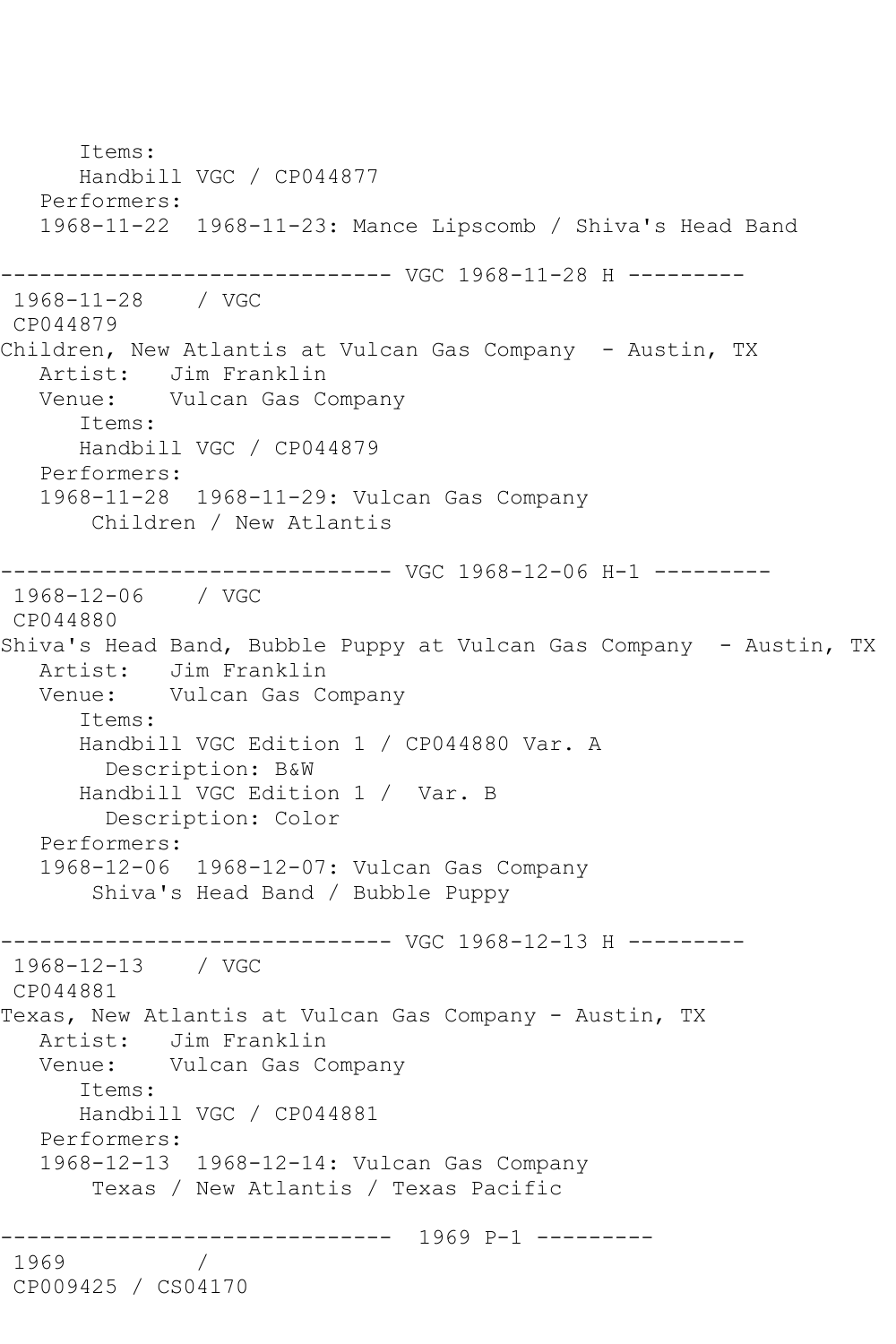Immaculate, Cross Breeding Artist: Jim Franklin Items: Original poster Edition 1 / CP009425 / CS04170 Performers: 1969: ------------------------------ VGC 1969-01-01 H --------- 1969-01-01 / VGC CP044884 Johnny Winter at Vulcan Gas Company - Austin, TX Notes: record release, not a gig. Artist: Jim Franklin Venue: Vulcan Gas Company Items: Handbill VGC / CP044884 Performers: 1969-01-01: Vulcan Gas Company Johnny Winter ------------------------------ VGC-3.125 1969-02-21 H-1 --------- 1969-02-21 / VGC 3.125 CP009674 / CS04419 Fugs, Shiva's Head Band at Vulcan Gas Company - Austin, TX Notes: This item appears in the Art of Rock book, plate no. 3.125 Artist: Jim Franklin Venue: Vulcan Gas Company Promoter: Book: Art of Rock Items: Handbill VGC-3.125 Edition 1 / CP009674 / CS04419 AORPlate: 3.125 Price: 150.00 VGC-3.125 / CP001757 / 1780 AORPlate: 3.125 Performers: 1969-02-21 1969-02-22: Vulcan Gas Company Fugs / Shiva's Head Band ------------------------------ VGC 1969-03-21 P --------- 1969-03-21 / VGC CP070183 Big Mama Thornton, New Atlantis at Vulcan Gas Company - Austin, TX Artist: Jim Franklin Venue: Vulcan Gas Company Items: Original poster VGC / CP070183 Handbill VGC Edition 1 / CP019840 / XI014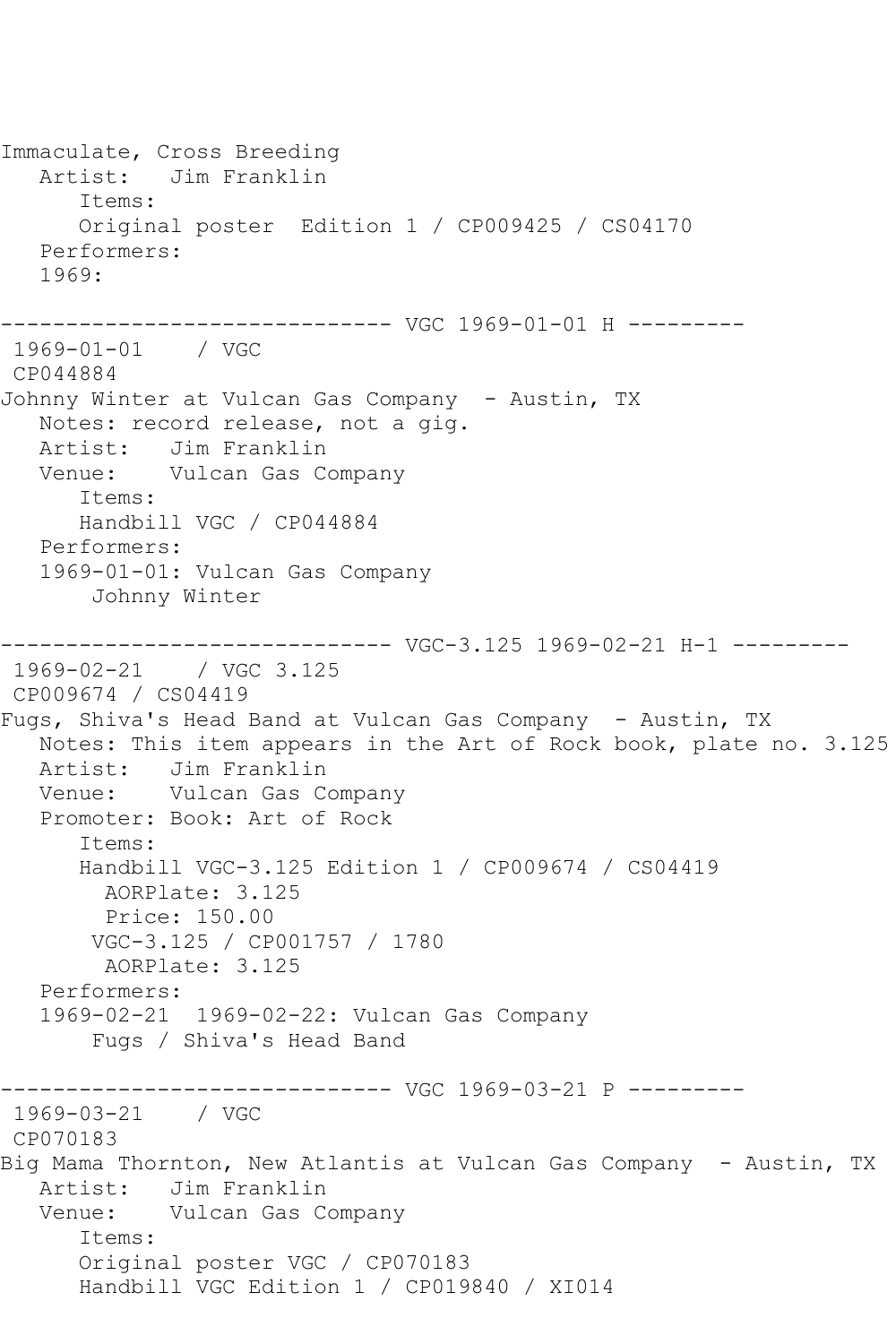Description: White border at top Handbill VGC Edition 1 / Description: No white border at top Performers: 1969-03-21 1969-03-22: Vulcan Gas Company Big Mama Thornton / New Atlantis ------------------------------ VGC 1969-03-28 H --------- 1969-03-28 / VGC CP044889 Mustangs, Georgetown Medical Band at Vulcan Gas Company - Austin, TX Artist: Jim Franklin Venue: Vulcan Gas Company Items: Handbill VGC / CP044889 Performers: 1969-03-28 1969-03-29: 1969-04-04 1969-04-05: Vulcan Gas Company Mustangs / Georgetown Medical Band ------------------------------ VGC 1969-05-08 H --------- 1969-05-08 / VGC CP044855 Shiva's Head Band, Mustangs at Vulcan Gas Company - Austin, TX Event: Benefit for the Vulcan Gas Company Artist: Jim Franklin Venue: Vulcan Gas Company Items: Handbill VGC / CP044855 Performers: 1969-05-08: Vulcan Gas Company Shiva's Head Band / Mustangs / Sunnyland Special ------------------------------ -4.164 1969-05-11 P-1 --------- 1969-05-11 / 4.164 CP002163 / 2154 Shiva's Head Band at University of Texas Art Museum - Austin, TX Notes: This item appears in the Art of Rock book, plate no. 4.164 Series: 30th Annual Art Students Exhibition at University of Texas Artist: Jim Franklin Venue: University of Texas Art Museum Promoter: Book: Art of Rock Items: Original poster -4.164 Edition 1 / CP002163 / 2154 AORPlate: 4.164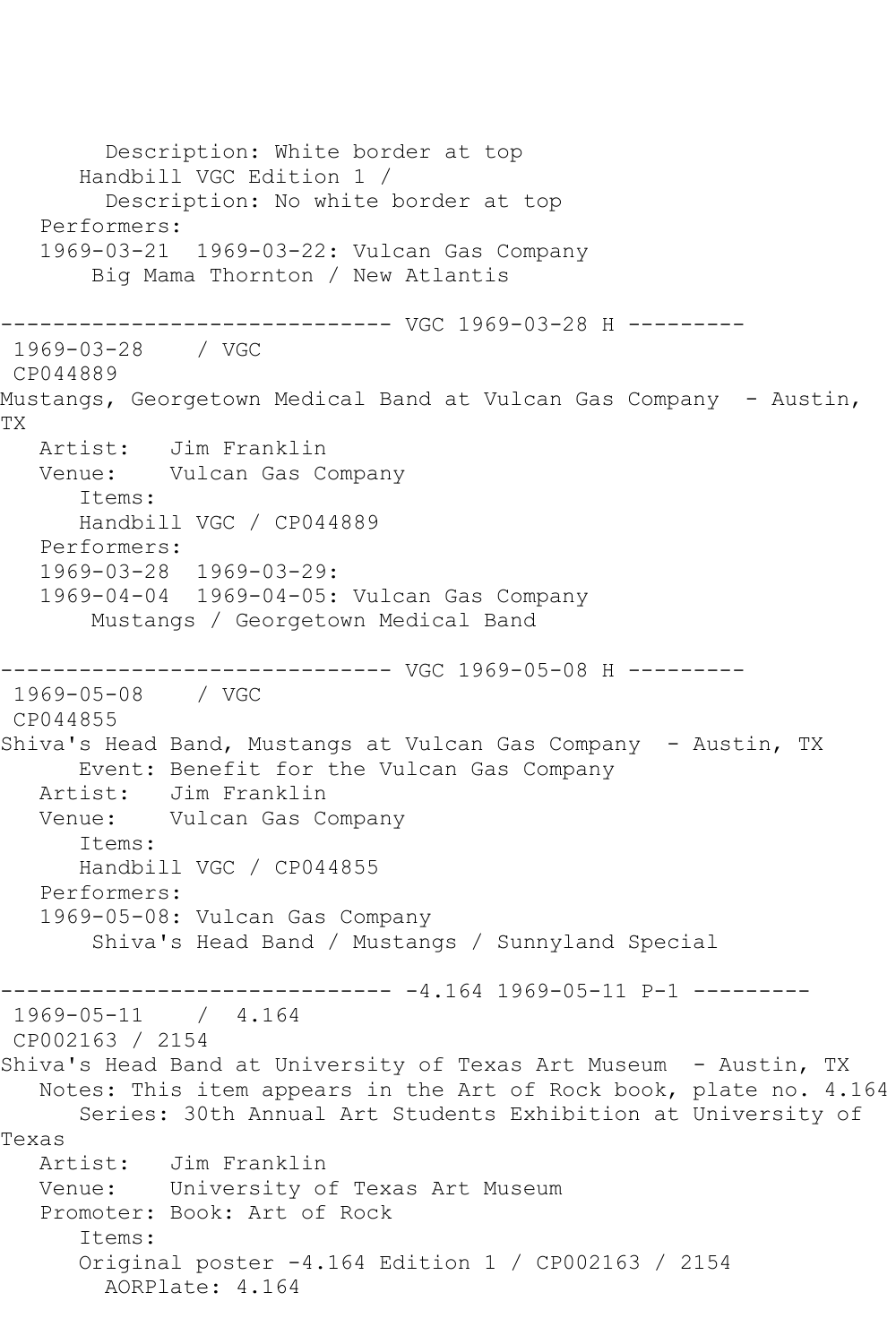Handbill / AORPlate: 4.164 Price: 150.00 Performers: 1969-05-11: University of Texas Art Museum Shiva's Head Band ------------------------------ VGC 1969-05-11 H --------- 1969-05-11 / VGC CP044895 Jim Franklin: Liquid Dillos From ttubes, Art Student Exhibition at University of Texas Art Museum Notes: This item appears in the Art of Rock book, plate no. 4.164 Artist: Jim Franklin Venue: Vulcan Gas Company Items: Handbill VGC / CP044895 AORPlate: 4.164 Price: 150.00 Performers: 1969-05-11: Vulcan Gas Company University of Texas Art Museum ------------------------------ VGC 1969-05-16 H --------- 1969-05-16 / VGC CP044896 Georgetown Medical Band, Sherwood at Vulcan Gas Company - Austin, TX Artist: Jim Franklin Venue: Vulcan Gas Company Items: Handbill VGC / CP044896 Performers: 1969-05-16 1969-05-17: Vulcan Gas Company Georgetown Medical Band / Sherwood ------------------------------ VGC 1969-05-30 H-1 --------- 1969-05-30 / VGC CP070185 Big Joe Williams, Georgetown Medical Band at Vulcan Gas Company - Austin, TX Artist: Jim Franklin Venue: Vulcan Gas Company Items: Handbill VGC Edition 1 / CP070185 Description: B&W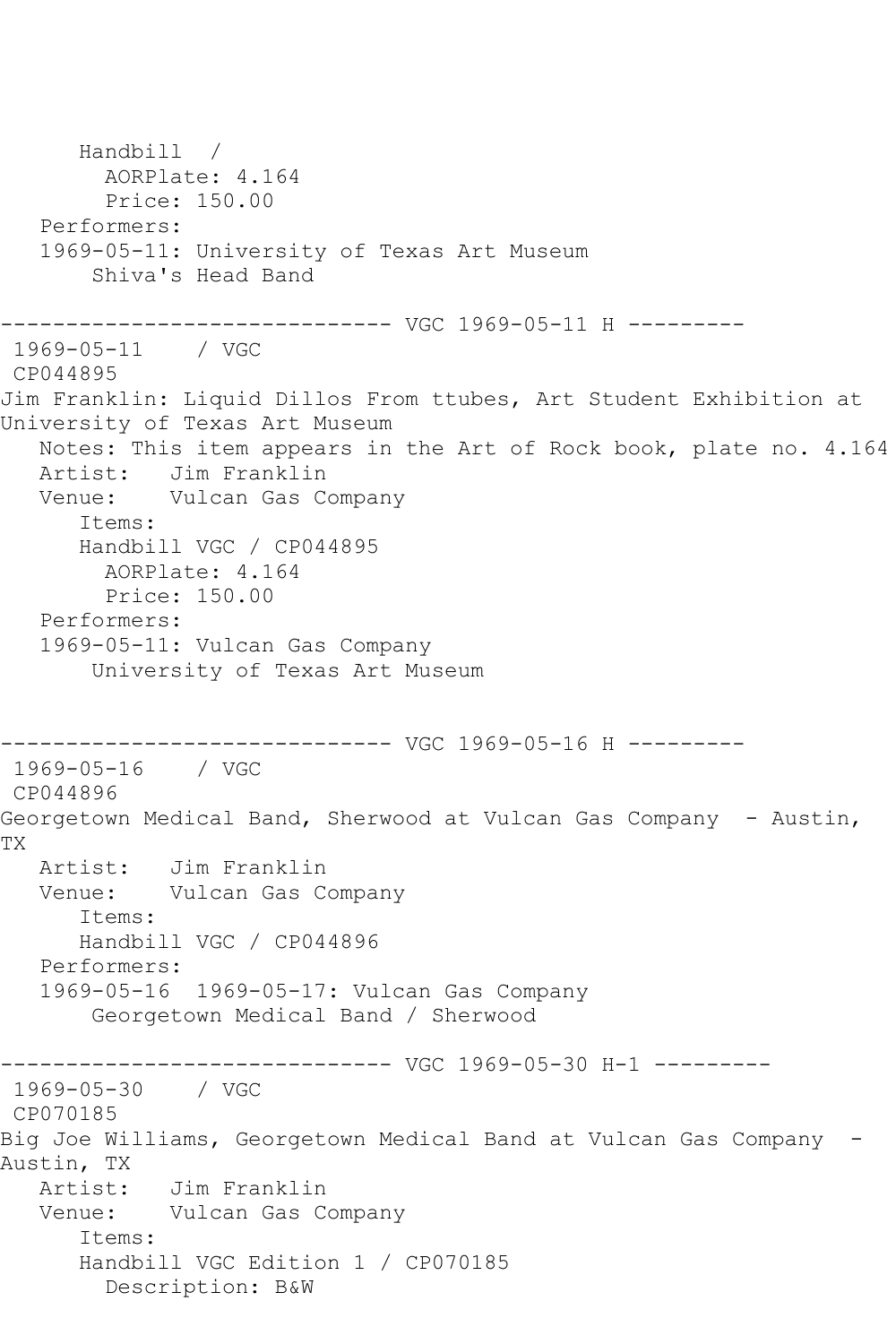Price: 50.00 Handbill VGC Edition 1 / CP019741 / XH19690530 Description: B&W Price: 50.00 Performers: 1969-05-30 1969-05-31: Vulcan Gas Company Big Joe Williams / Georgetown Medical Band ------------------------------ VGC 1969-07-25 P --------- 1969-07-25 / VGC CP044904 New Atlantis, Jomo at Vulcan Gas Company - Austin, TX Artist: Jim Franklin Venue: Vulcan Gas Company Items: Original poster VGC / CP044904 Performers: 1969-07-25 1969-07-26: Vulcan Gas Company New Atlantis / Jomo / Shiva's Head Band / Onion Creek ------------------------------ 1969-08-02 P-1 --------- 1969-08-02 / CP004283 / CD04729 Croak, Multi-Media Rock Theater , Now the rEvolution Artist: Jim Franklin<br>Venue: Multi-Media I Multi-Media Rock Theater Items: Original poster Edition 1 / CP004283 / CD04729 Original poster Edition 1 / CP700080 Performers: NONE: 1969-08-02: Multi-Media Rock Theater ----- VGC-3.120 1969-08-12 H-1 ---------1969-08-12 / VGC 3.120 CP002156 / 2147 Mother Earth, Shiva's Head Band at Vulcan Gas Company - Austin, TX Notes: This item appears in the Art of Rock book, plate no. 3.120 Artist: Jim Franklin Venue: Vulcan Gas Company Promoter: Book: Art of Rock Items: Original poster VGC-3.120 Edition 1 / AORPlate: 3.120 Handbill VGC-3.120 Edition 1 / CP002156 / 2147 Var. A AORPlate: 3.120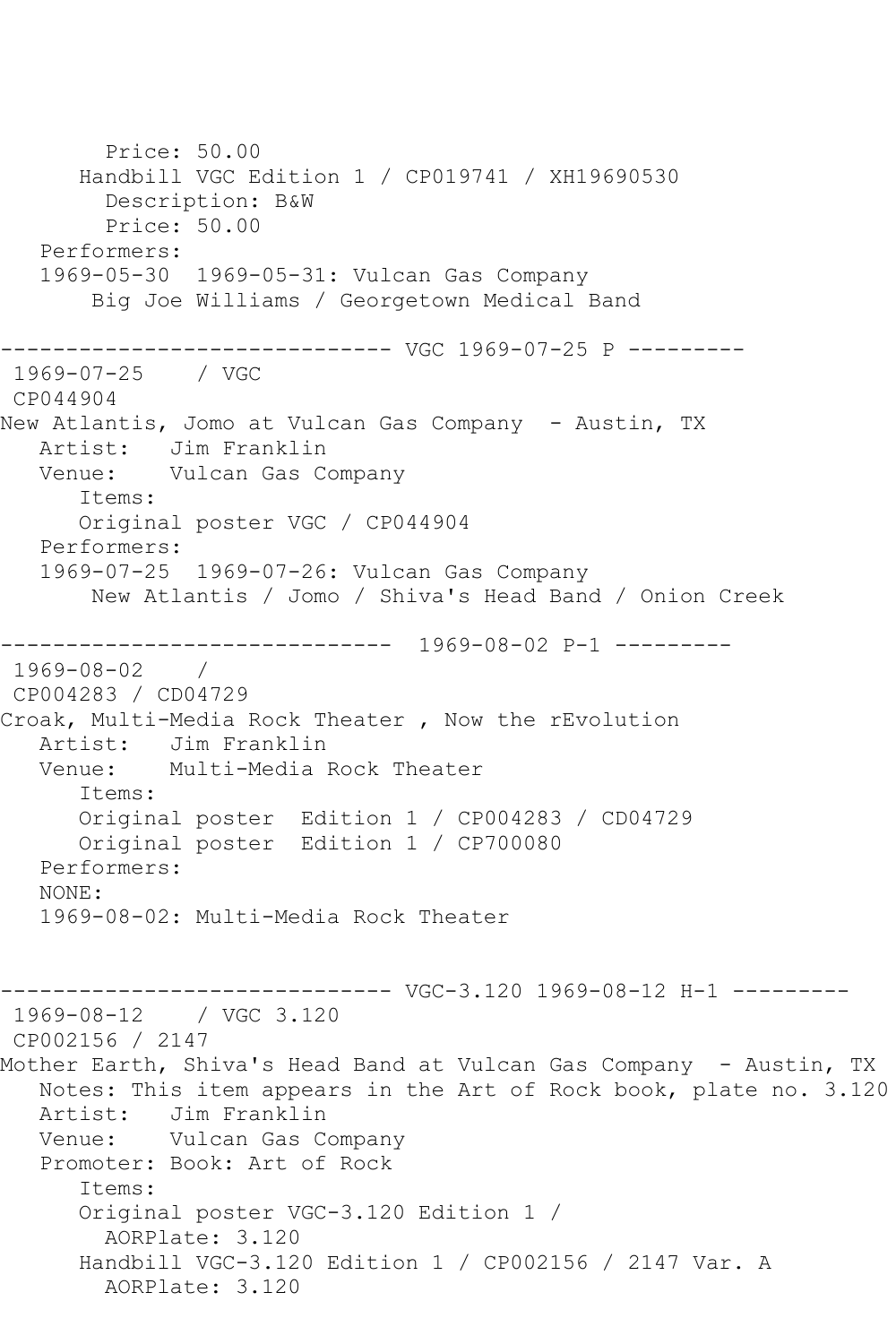Handbill VGC-3.120 Edition 1 / Var. B Description: Double handbill AORPlate: 3.120 Handbill VGC-3.120 Edition 1 / Var. C Description: Double handbill, printing variations AORPlate: 3.120 Performers: 1969-08-12 1969-08-13: 1969-08-15 1969-08-16: Vulcan Gas Company Mother Earth / Shiva's Head Band ------------------------------ 1969-09-08 P --------- 1969-09-08 / Mother Earth, Jomo, Shiva's Head Band Artist: Jim Franklin Venue: Vulcan Gas Company Items: Original poster / Performers: 1969-09-08 1969-09-09: Vulcan Gas Company ------------------------------ 1969-09-21 P --------- 1969-09-21 / Ramon at Vulcan Gas Company - Austin, TX Artist: Jim Franklin Venue: Vulcan Gas Company Items: Original poster / Performers: 1969-09-21: Vulcan Gas Company Ramon Ramon and the Four Daddyo's / Ramon Ramon and the Four Daddyo's ------------------------------ VGC 1969-09-21 H --------- 1969-09-21 / VGC CP044909 Ramon Ramon and the Four Daddyo's at Fiesta Gardens Notes: Not technically a Vulcan Gas item Artist: Jim Franklin Venue: Fiesta Gardens Items: Handbill VGC / CP044909 Performers: 1969-09-21: Fiesta Gardens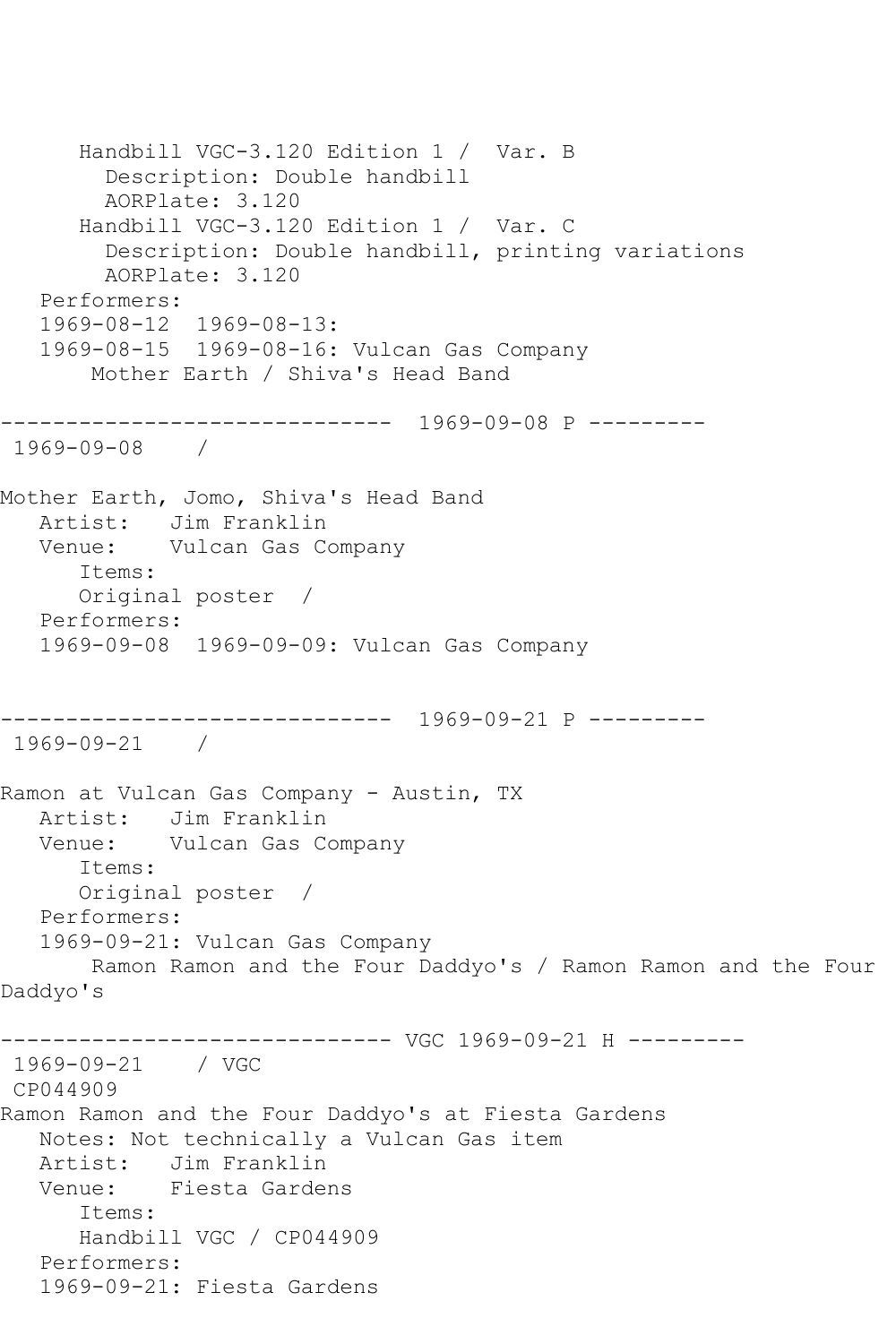Ramon Ramon and the Four Daddyo's ------------------------------ VGC 1969-09-25 P --------- 1969-09-25 / VGC CP044910 Mother earth, Mance Lipscomb at Vulcan Gas Company - Austin, TX Artist: Jim Franklin Venue: Vulcan Gas Company Items: Original poster VGC / CP044910 Performers: 1969-09-25: Vulcan Gas Company Mother Earth / Mance Lipscomb / Jomo ------------------------------ VGC 1969-10-10 P-1 --------- 1969-10-10 / VGC CP044912 Ramon at Vulcan Gas Company - Austin, TX Artist: Jim Franklin<br>Venue: Vulcan Gas Co Vulcan Gas Company Items: Original poster VGC Edition 1 / CP044912 Handbill VGC Edition 1 / Performers: 1969-10-10 1969-10-11: Vulcan Gas Company Ramon Ramon and the Four Daddyo's / Ramon Ramon and the Four Daddyo's ------------------------------ VGC-3.126 1969-10-23 H-1 --------- 1969-10-23 / VGC 3.126 CP001759 / 1782 Velvet Underground, Ramon Ramon and the Four Daddyo's at Vulcan Gas Company - Austin, TX Notes: This item appears in the Art of Rock book, plate no. 3.126 Artist: Jim Franklin Venue: Vulcan Gas Company Promoter: Book: Art of Rock Items: Handbill VGC-3.126 Edition 1 / CP001759 / 1782 AORPlate: 3.126 Price: 2500.00 Performers: 1969-10-23 1969-10-25: Vulcan Gas Company Velvet Underground / Ramon Ramon and the Four Daddyo's / Water Brothers

------------------------------ 1970 P-1 ---------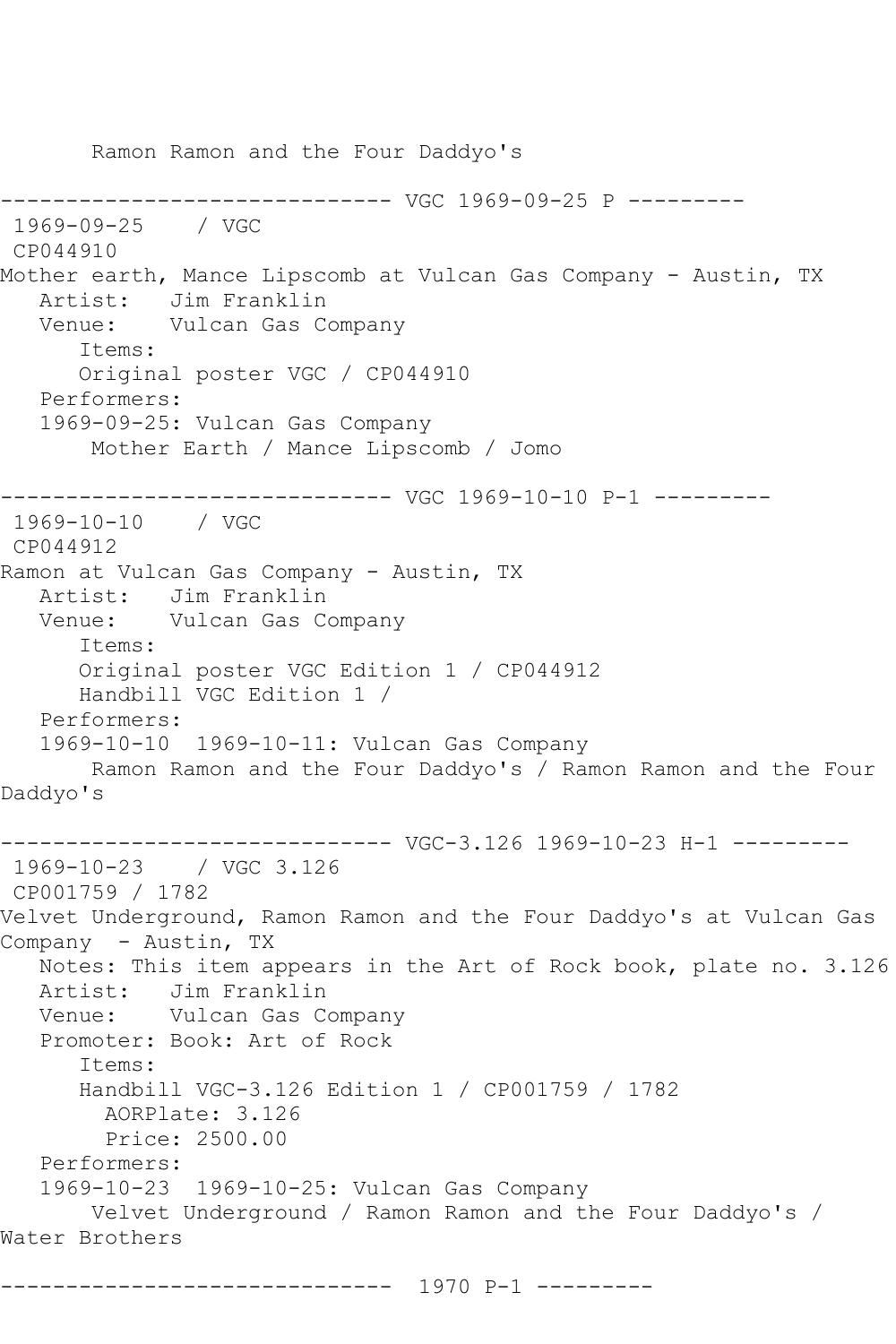1970 / CP009606 / CS04351 Famous Texas Underground Pass! Artist: Jim Franklin Items: Original poster Edition 1 / CP009606 / CS04351 Performers: 1970: ------------------------------ VGC 1970-02-06 P-1 --------- 1970-02-06 / VGC CP044923 Gas Comix at Vulcan Gas Company Notes: Comix Artist: John Shelton Venue: Vulcan Gas Company Items: Original poster VGC Edition 1 / CP044923 Performers: 1970-02-06 1970-02-28: Vulcan Gas Company Gas Comix ------------------------------ VGC 1970-03-06 H-1 --------- 1970-03-06 / VGC CP044924 Gas Comix at Vulcan Gas Company - Austin, TX Notes: Comix Artist: Jim Franklin Venue: Vulcan Gas Company Items: Handbill VGC Edition 1 / CP044924 Performers: 1970-03-06 1970-03-28: Vulcan Gas Company Gas Comix ------------------------------ VGC 1970-05-08 P-1 --------- 1970-05-08 / VGC CP022216 / XR008 Bubble Puppy, Hub City Movers at Vulcan Gas Company - Austin, TX Notes: Last Vulcan Gas poster Artist: Jim Franklin Venue: Vulcan Gas Company Items: Original poster VGC Edition 1 / CP022216 / XR008 Handbill VGC Edition 1 / Var. A Description: Almost as large as the poster Handbill VGC Edition 1 / Var. B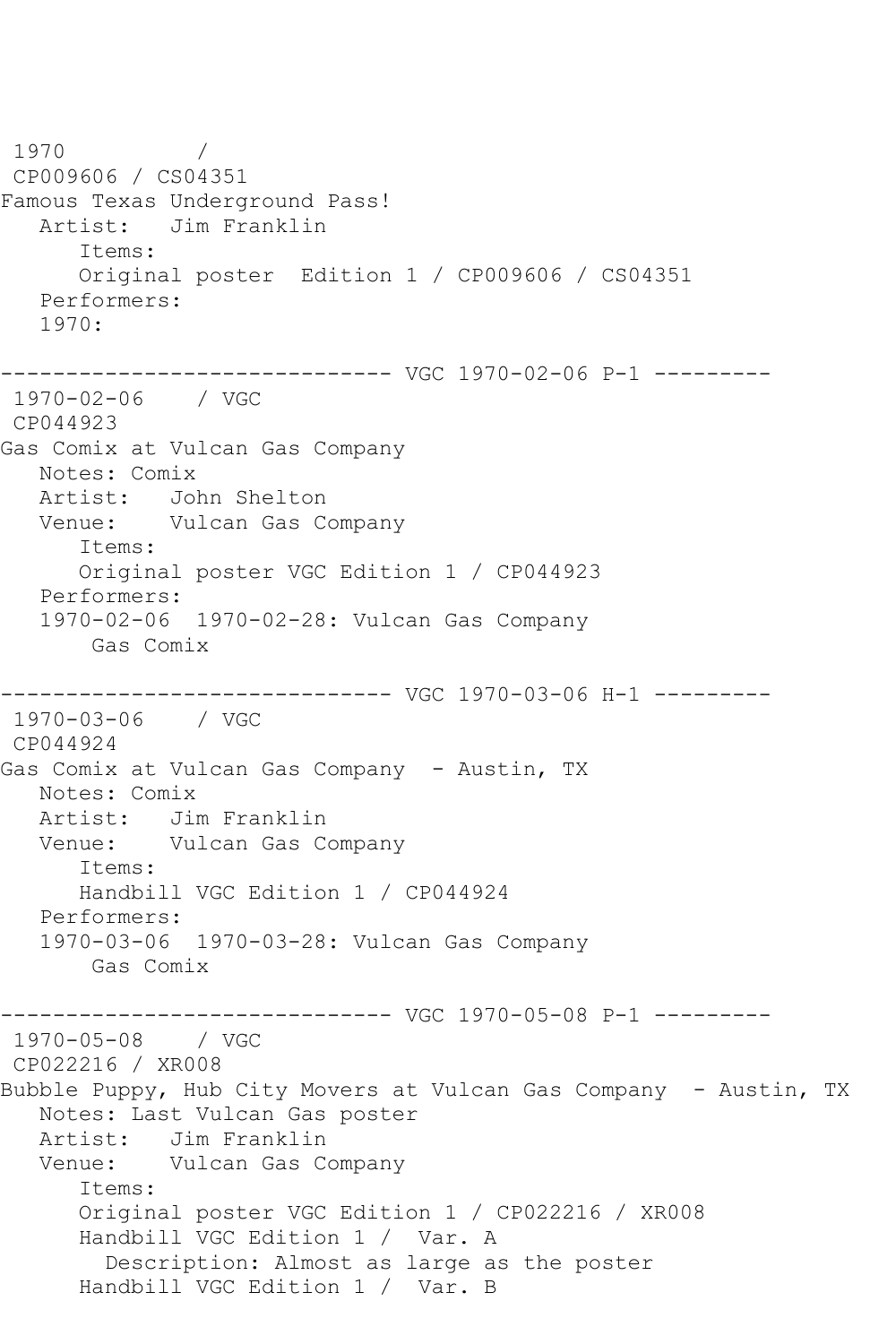Performers: 1970-05-08: Vulcan Gas Company Bubble Puppy / Hub City Movers 1970-05-09: Bubble Puppy / Hub City Movers / Night Hog ------------ ARM 1970-08-07 P-1 ---------1970-08-07 / ARM CP009607 / CS04352 Opening of the Armadillo World Headquarters in Austin, Texas Notes: Descended from the Vulcan Gas Company, the Armadillo World Headquarters was intended as not only a rock venue, but a community resource.<br>Artist: Jim Franklin Venue: Armadillo World Headquarters Items: Original poster ARM Edition 1 / CP009607 / CS04352 Handbill ARM Edition 1 / CP004665 / CD05968 Performers: 1970-08-07 1970-08-08: Armadillo World Headquarters Shiva's Head Band / Ramon Ramon and the Four Daddyo's / Hub City Movers / Whistler ------------------------------ ARM-4.169 1970-08-21 P-1 --------- 1970-08-21 / ARM 4.169 CP008940 / CP05663 Ramon Ramon and the Four Daddyo's, T. Thelonious Troll at Armadillo World Headquarters [Austin, TX] Notes: This item appears in the Art of Rock book, plate no. 4.169 Private Notes: AWHQ AOR-4.169 P-1 HB-1(2-copies) Event: A Universe Born in the Radiance of Armadillo Wisdom Artist: J. Shelton Venue: Armadillo World Headquarters Promoter: Book: Art of Rock Items: Original poster ARM-4.169 Edition 1 / CP008940 / CP05663 AORPlate: 4.169 Original poster ARM-4.169 Edition 1 / CP005121 / CP00368 AORPlate: 4.169 Performers: 1970-08-21 1970-08-22: Armadillo World Headquarters Ramon Ramon and the Four Daddyo's / T. Thelonious Troll ----------------- ARM 1970-08-28 P-1 ----------<br>/ ARM 1970-08-28 CP005077 / CP00324 Shiva's Head Band, Mance Lipscomb at Armadillo WHQ Notes: T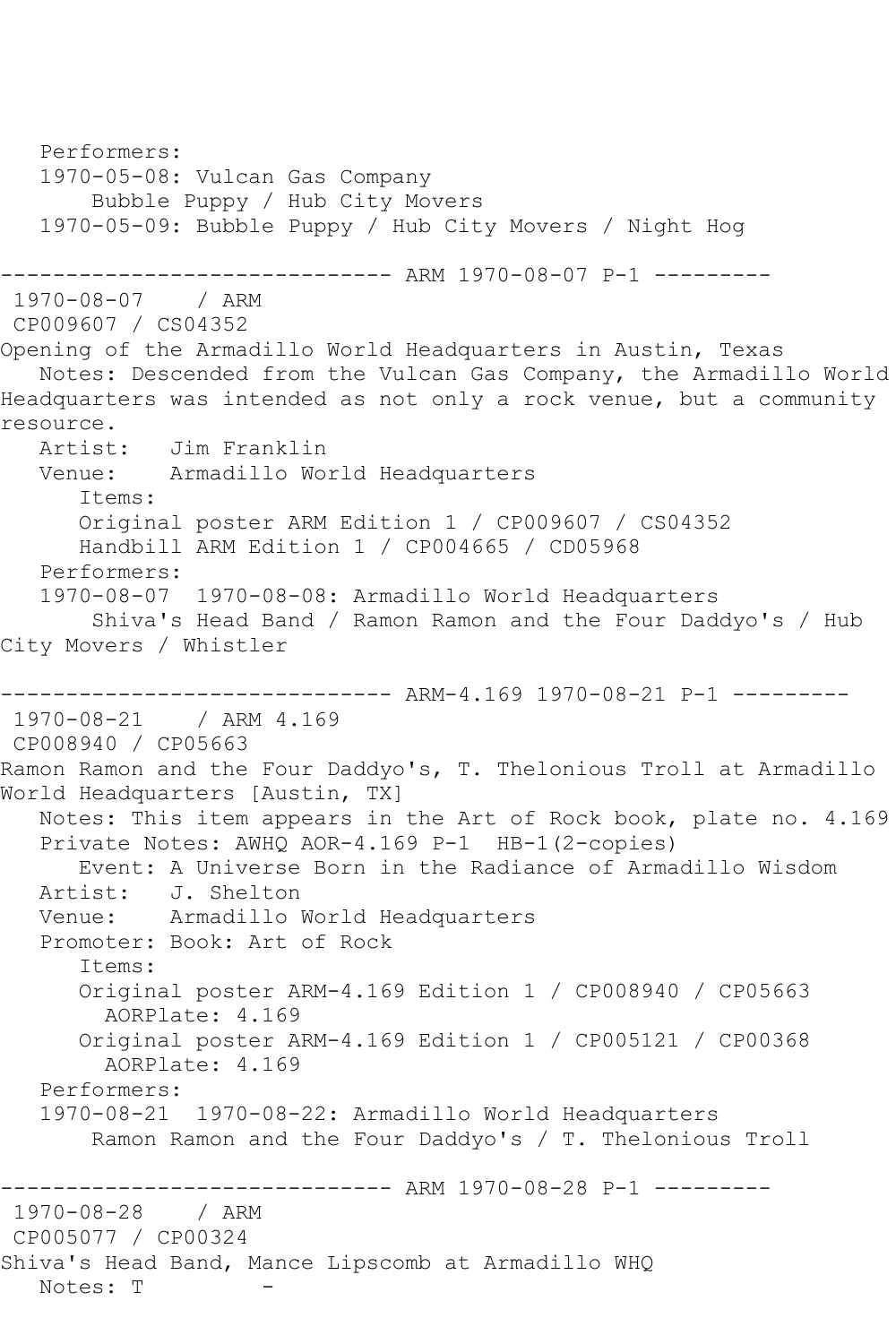Private Notes: AWHQ HB-1 Artist: Jim Franklin Venue: Armadillo World Headquarters Items: Original poster ARM Edition 1 / CP005077 / CP00324 Performers: 1970-08-28 1970-08-29: Armadillo World Headquarters Shiva's Head Band / Mance Lipscomb ------------------------------ ARM 1970-09-18 P-1 --------- 1970-09-18 / ARM CP005122 / CP00369 Shiva's Head Band, Wildfire at Armadillo WHQ Notes: T - Private Notes: AWHQ HB-1 Artist: Jim Franklin Venue: Armadillo World Headquarters Items: Original poster ARM Edition 1 / CP005122 / CP00369 Performers: 1970-09-18 1970-09-19: Armadillo World Headquarters Shiva's Head Band / Wildfire ------------------------------ 1970-09-25 P --------- 1970-09-25 / Hub City Movers, Eber at Armadillo WHQ Notes: T Artist: Jim Franklin Venue: Armadillo World Headquarters Items: Original poster / Performers: 1970-09-25 1970-09-26: Armadillo World Headquarters Hub City Movers / Eber ------------------------------ ARM-4.171 1970-10-02 P-1 --------- 1970-10-02 / ARM 4.171 CP005124 / CP00371 Freddie King, Wildfire at Armadillo WHQ Notes: This item appears in the Art of Rock book, plate no. 4.171 Private Notes: AWHQ AOR-4.171 HB-1 Artist: Jim Franklin Venue: Armadillo World Headquarters Promoter: Book: Art of Rock Items: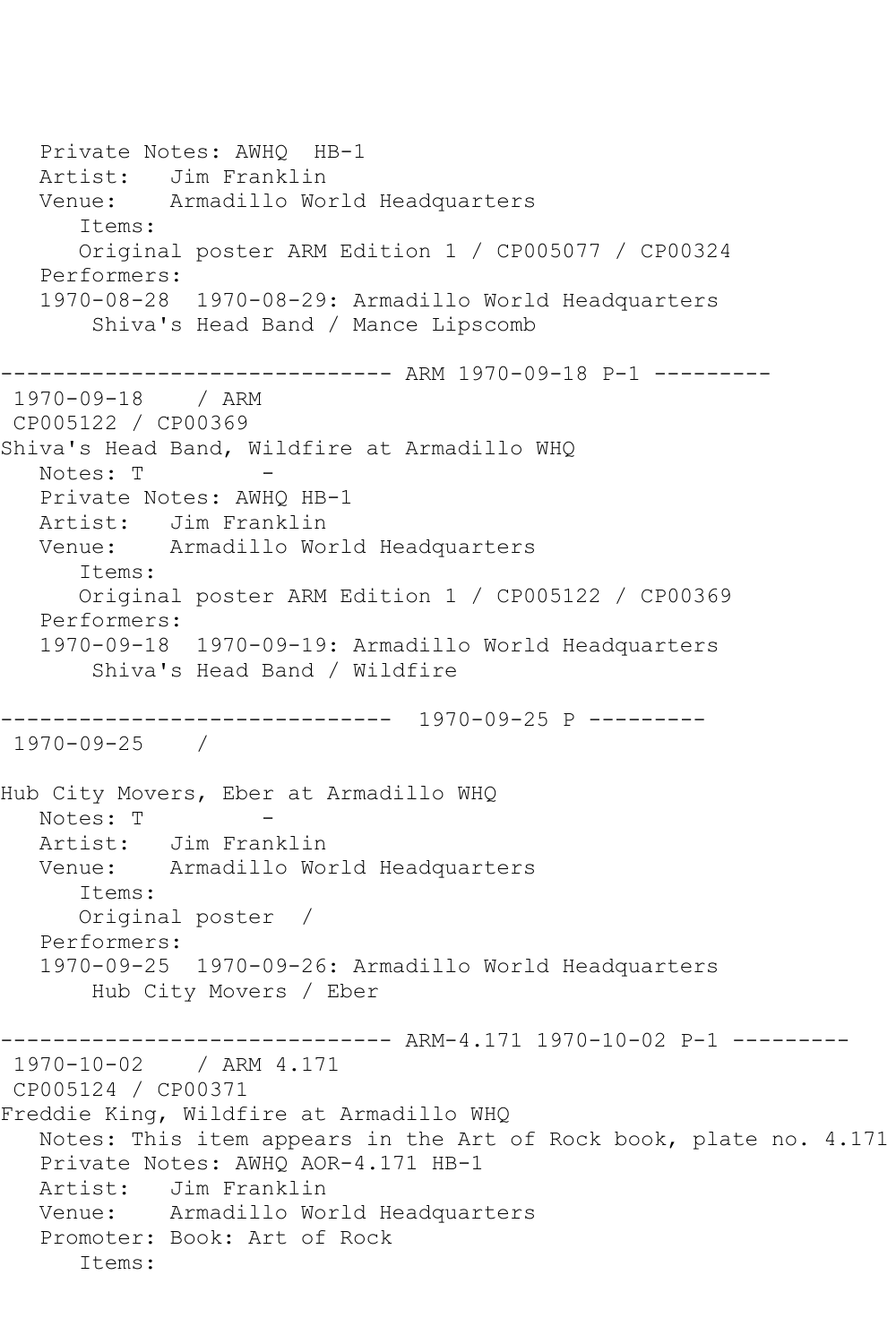```
 Original poster ARM-4.171 Edition 1 / CP005124 / CP00371 (10-
3/16 x 7)
        AORPlate: 4.171 
        ARM-4.171 / CP002162 / 2153
         AORPlate: 4.171 
   Performers:
   1970-10-02 1970-10-03: Armadillo World Headquarters
        Freddie King / Wildfire
    1970-10-09 1970-10-10: Storm / Ginger Valley / Mance Lipscomb
------------------------------ 1970-10-25 P ---------
1970-10-25 / 
Hub City Movers, Eber at Armadillo WHQ
  Notes:<br>Artist:
            Jim Franklin
   Venue: Armadillo World Headquarters
       Items:
       Original poster / 
   Performers:
    1970-10-25: Armadillo World Headquarters
        Hub City Movers / Eber
------------------------------ 1970-10-30 P ---------
1970-10-30 / 
Event at Armadillo ???
   Artist: Jim Franklin
   Promoter: Armadillo World Headquarters
       Items:
      Original poster / 
    Performers:
   1970 - 10 - 30:------------------------------ ARM 1970-11-13 P-1 ---------
1970-11-13 / ARM 
CP005052 / CP00299
Lightnin' Hopkins, T. Thelonious Troll at Armadillo WHQ
  Notes: T
    Private Notes: AWHQ HB-1-Signed
   Artist: Jim Franklin
   Venue: Armadillo World Headquarters
       Items:
       Original poster ARM Edition 1 / CP005052 / CP00299
   Performers:
   1970-11-13 1970-11-14: Armadillo World Headquarters
        Lightnin' Hopkins / T. Thelonious Troll
```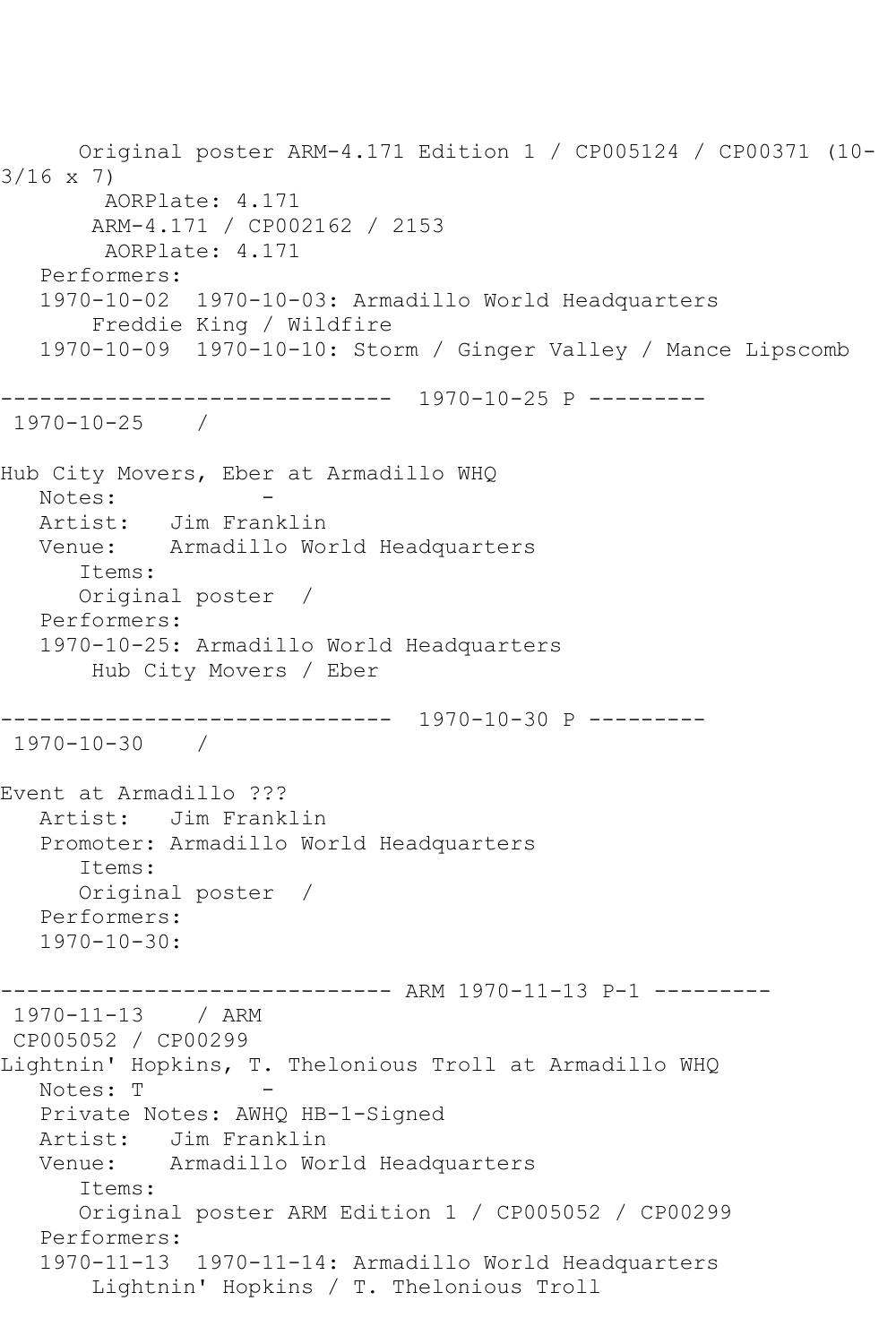------------------------------ ARM 1970-11-20 P-1 --------- 1970-11-20 / ARM CP009675 / CS04420 Incredible String Band, Shiva's Head Band at Armadillo WHQ Artist: Jim Franklin<br>Venue: Armadillo Wo: Armadillo World Headquarters Items: Original poster ARM Edition 1 / CP009675 / CS04420 ARM / CP004366 / CD04812 Performers: 1970-11-20 1970-11-21: Armadillo World Headquarters Incredible String Band / Shiva's Head Band ------------------------------ ARM 1970-12-11 P-1 --------- 1970-12-11 / ARM CP005049 / CP00296 T. Thelonious Troll, Krackerjack at Armadillo WHQ Notes: T Private Notes: AWHQ HB-1 Artist: Jim Franklin Venue: Armadillo World Headquarters Items: Original poster ARM Edition 1 / CP005049 / CP00296 Performers: 1970-12-11 1970-12-12: Armadillo World Headquarters T. Thelonious Troll / Krackerjack ------------------------------ ARM 1971-01-01 P-1 --------- 1971-01-01 / ARM CP005113 / CP00360 Armadillo Bread Label Private Notes: AWHQ HB-1 Artist: Jim Franklin Venue: Armadillo World Headquarters Items: Original poster ARM Edition 1 / CP005113 / CP00360 Performers: 1971-01-01: Armadillo World Headquarters ------------------------------ ARM 1971-01-15 P-1 --------- 1971-01-15 / ARM CP005054 / CP00301 Shiva's Head Band, T. Thelonious Troll at Armadillo WHQ<br>Notes: A - \$1.50 Notes: A Private Notes: AWHQ HB-1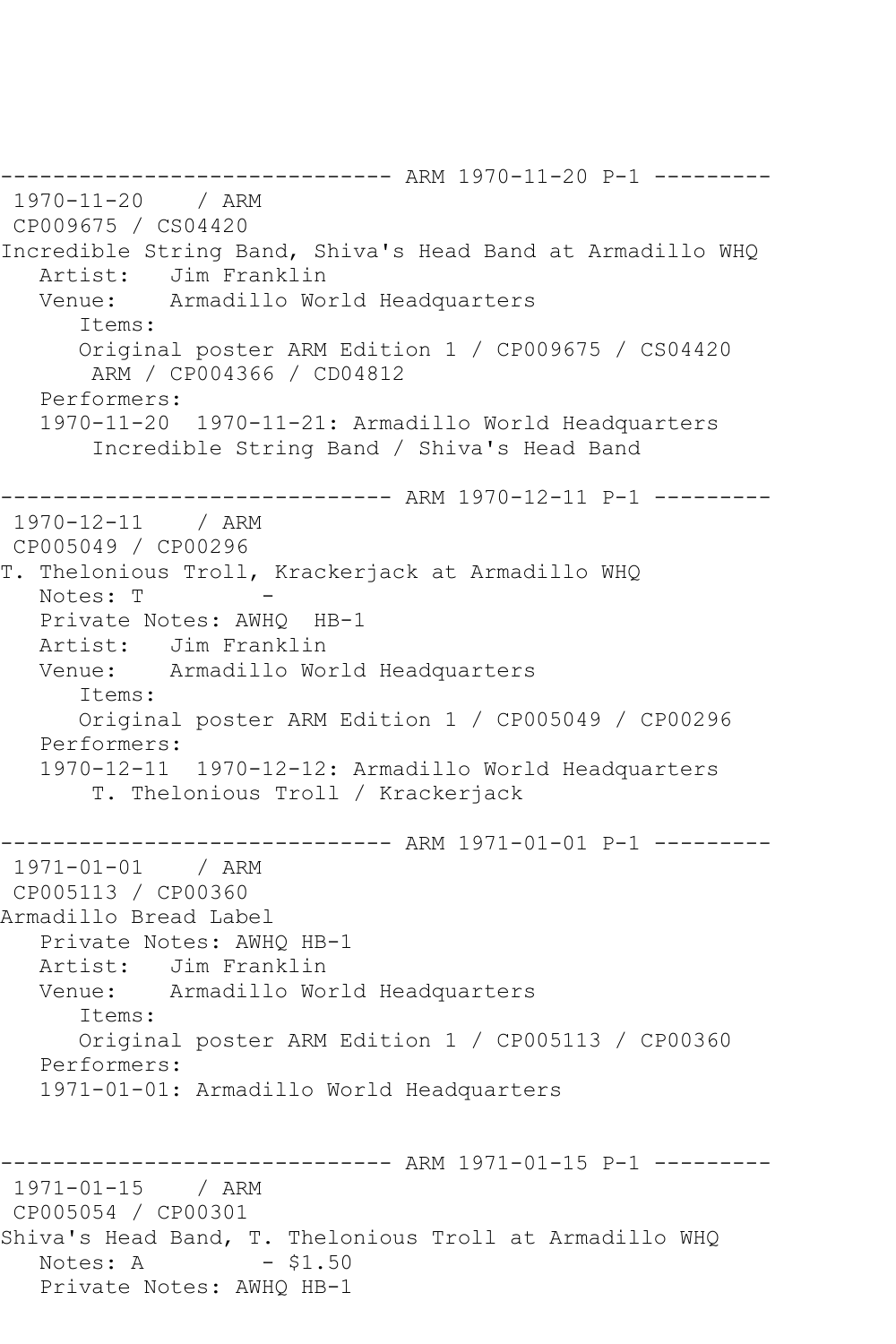Event: The Frist XMas Party of the Year 1971 Artist: Jim Franklin Venue: Armadillo World Headquarters Items: Original poster ARM Edition 1 / CP005054 / CP00301 Performers: 1971-01-15 1971-01-16: Armadillo World Headquarters Shiva's Head Band / T. Thelonious Troll / Rockinhorse / Tiger Balm / Skyrocket ------------------------------ ARM 1971-02-02 P-1 --------- 1971-02-02 / ARM CP005078 / CP00325 Earl of Rustin, Goatleg at Armadillo WHQ Notes: T - \$3.00 world prem. musical Private Notes: AWHQ HB-1 (1-copies) Artist: Jim Franklin Venue: Armadillo World Headquarters Items: Original poster ARM Edition 1 / CP005078 / CP00325 Performers: 1971-02-02 1971-02-19: Armadillo World Headquarters Earl of Rustin / Goatleg ------------------------------ 1971-02-11 P --------- 1971-02-11 / John Lee Hooker Artist: Jim Franklin Promoter: Armadillo World Headquarters Items: Original poster / Performers: 1971-02-11: John Lee Hooker ------------------------------ ARM 1971-02-28 P-1 --------- 1971-02-28 / ARM CP005056 / CP00303 Fats Domino, Storm at Armadillo WHQ Notes: T - Private Notes: AWHQ HB-1 Artist: Jim Franklin Venue: Armadillo World Headquarters Items: Original poster ARM Edition 1 / CP005056 / CP00303 Handbill ARM Edition 1 / CP070094 Performers: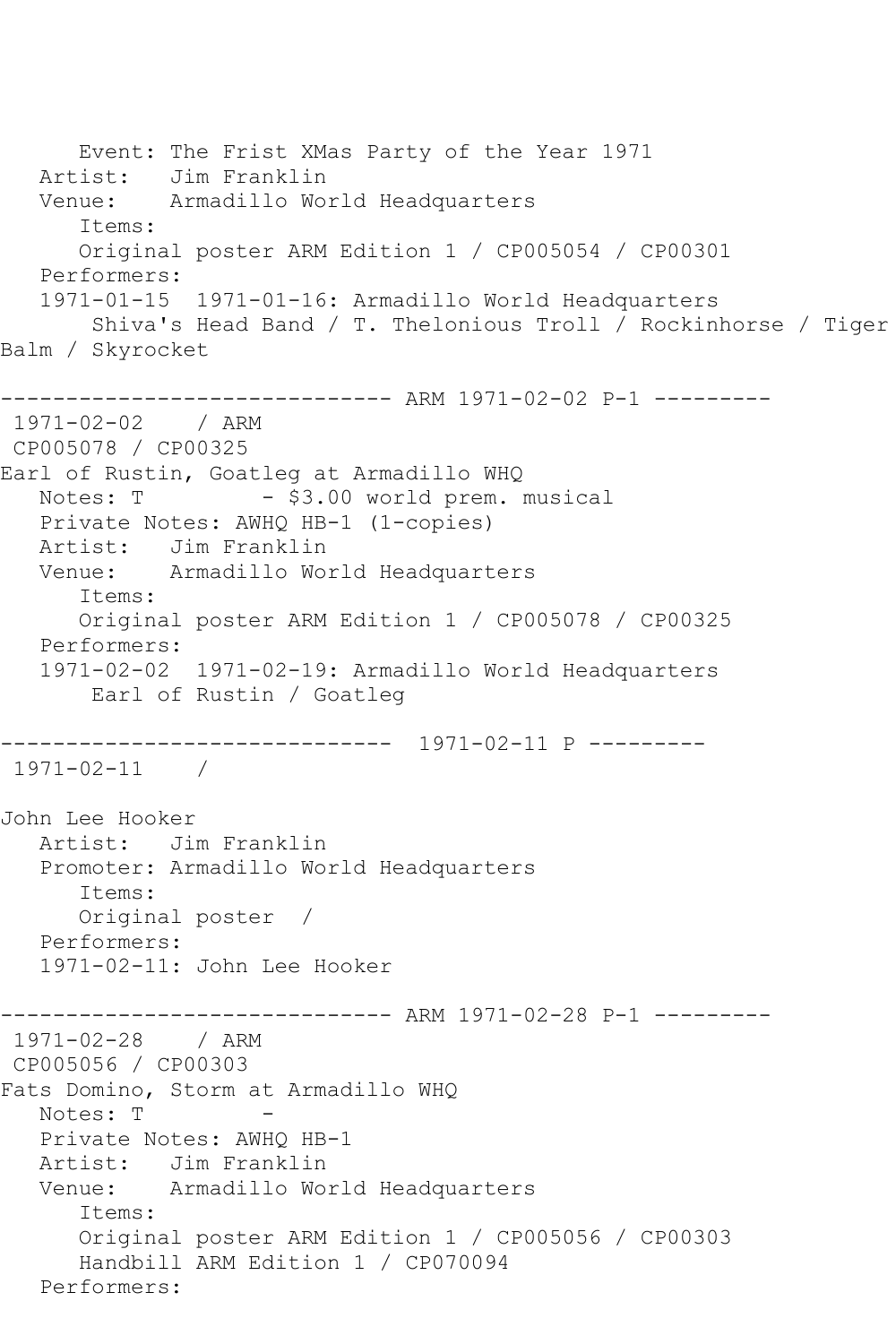1971-02-28: Armadillo World Headquarters Fats Domino / Storm ------------------------------ ARM 1971-03-05 P-1 --------- 1971-03-05 / ARM CP005057 / CP00304 Shiva's Head Band, Tiger Balm at Armadillo WHQ Notes: Private Notes: AWHQ HB-1 Artist: Jim Franklin Venue: Armadillo World Headquarters Items: Original poster ARM Edition 1 / CP005057 / CP00304 Performers: 1971-03-05 1971-03-06: Armadillo World Headquarters Shiva's Head Band / Tiger Balm ------------------------------ ARM 1971-05-01 P-1 --------- 1971-05-01 / ARM CP005060 / CP00307 Ravi Shankar at Armadillo WHQ Notes: Private Notes: AWHQ HB-1 Artist: Jim Franklin Venue: Armadillo World Headquarters Items: Original poster ARM Edition 1 / CP005060 / CP00307 Performers: 1971-05-01 1971-05-09: Armadillo World Headquarters Ravi Shankar ------------------------------ ARM 1971-06-04 P-1 --------- 1971-06-04 / ARM CP005062 / CP00309 Flying Burrito Brothers, Kingfish at Armadillo WHQ Private Notes: AWHQ Artist: Jim Franklin Venue: Armadillo World Headquarters Items: Original poster ARM Edition 1 / CP005062 / CP00309 Performers: 1971-06-04 1971-06-05: Armadillo World Headquarters Flying Burrito Brothers / Kingfish / Greezy Wheels ------------------------------ ARM 1971-06-11 P-1 --------- 1971-06-11 / ARM CP005095 / CP00342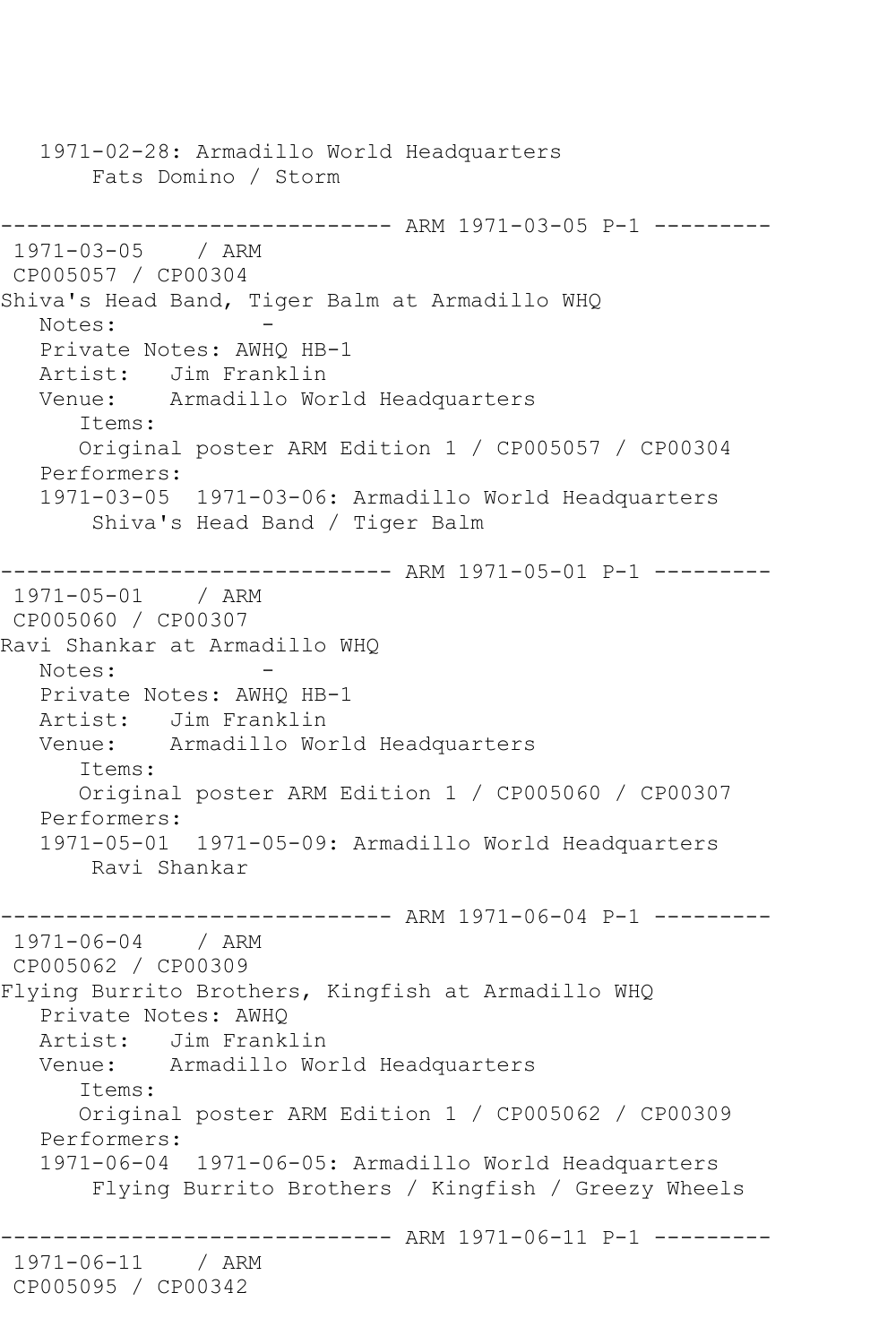Storm, Rockin Horse at Armadillo WHQ Notes: T Private Notes: AWHQ HB-1 Artist: Jim Franklin Venue: Armadillo World Headquarters Items: Original poster ARM Edition 1 / CP005095 / CP00342 Performers: 1971-06-11 1971-06-12: Armadillo World Headquarters Storm / Rockin Horse / Greezy Wheels ------------------------------ ARM 1971-07-23 P-1 --------- 1971-07-23 / ARM CP005063 / CP00310 Leo Kottke, Greasy Wheels at Armadillo WHQ Private Notes: AWHQ HB-1 Event: Vaseline, Pure Petroleum Jelly Artist: Jim Franklin Venue: Armadillo World Headquarters Items: Original poster ARM / CP004303 / CD04749 Original poster ARM Edition 1 / CP005063 / CP00310 (11 x 16- 3/4) Performers: 1971-07-23 1971-07-24: Armadillo World Headquarters Leo Kottke / Greasy Wheels ------------------------------ 1971-08-24 P --------- 1971-08-24 / Freddie King at Armadillo WHQ Notes: Artist: Jim Franklin Venue: Armadillo World Headquarters Items: Original poster / Performers: 1971-08-24: Armadillo World Headquarters Freddie King ------------------------------ ARM-4.163 1971-10-15 P-1 --------- 1971-10-15 / ARM 4.163 CP001888 / 1906 Nelson, Tracy at Armadillo WHQ Notes: This item appears in the Art of Rock book, plate no. 4.163 Artist: Jim Franklin Venue: Armadillo World Headquarters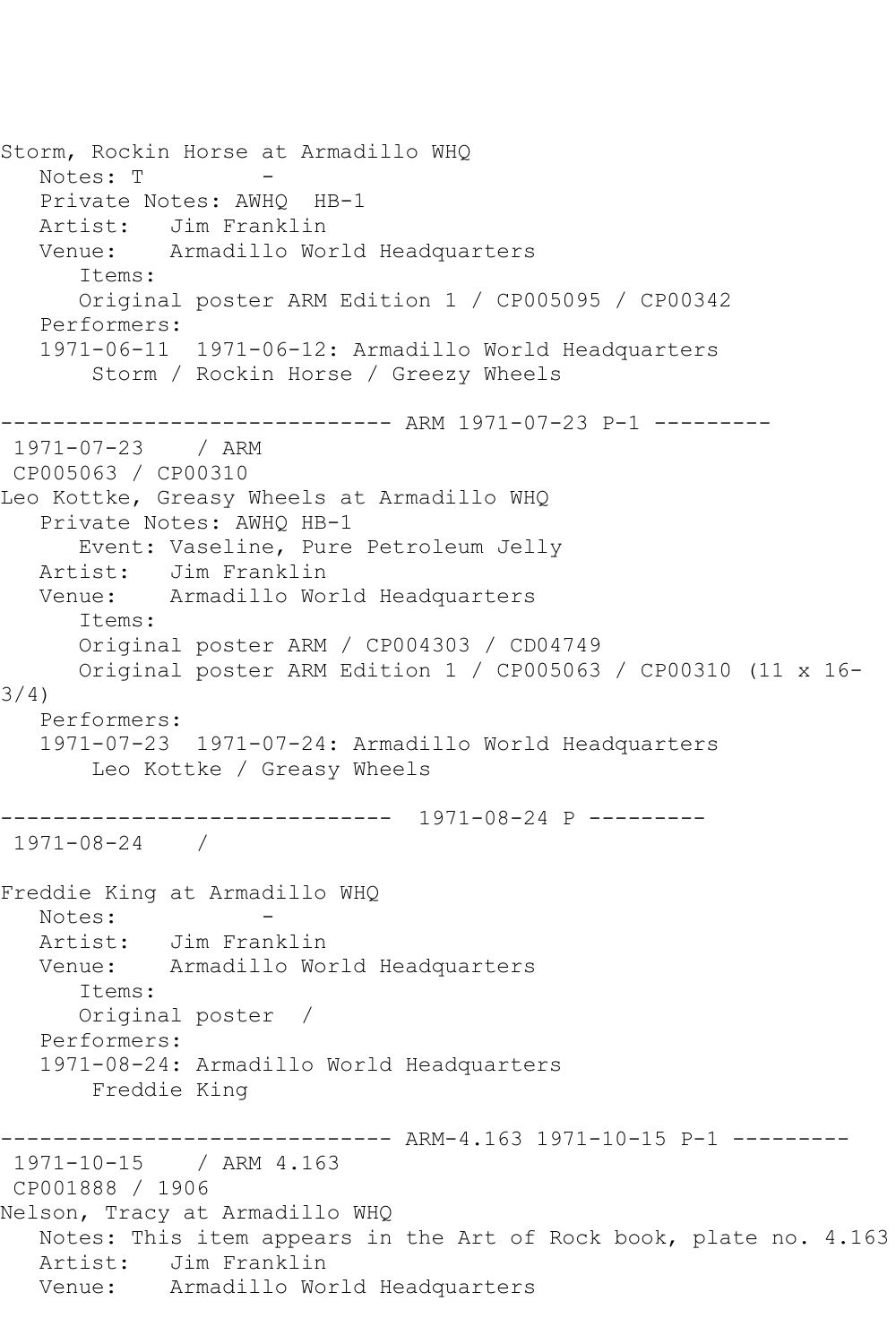```
 Promoter: Book: Art of Rock
       Items:
      Original poster ARM-4.163 Edition 1 / CP001888 / 1906 (11 x 
17)
        AORPlate: 4.163 
   Performers:
   1971-10-15 1971-10-16: Armadillo World Headquarters
       Nelson / Tracy / Shiva's Head Band / Mother Earth
------------------------------ ARM-4.166 1971-10-22 P-1 ---------
1971-10-22 / ARM 4.166
CP009411 / CS04156
Taj Mahal, Greezy Wheels at Armadillo World Headquarters - Austin,
TX
   Notes: This item appears in the Art of Rock book, plate no. 4.166
   Artist: Jim Franklin
   Venue: Armadillo World Headquarters
   Promoter: Book: Art of Rock
      Items:
      Original poster ARM-4.166 Edition 1 / CP009411 / CS04156 (11 x 
7)
        AORPlate: 4.166 
   Performers:
   1971-10-22: Armadillo World Headquarters
        Taj Mahal
   1971-10-23: Greezy Wheels / Lightnin' Hopkins
------------------------------ ARM 1971-10-31 P-1 ---------
1971-10-31 / ARM 
CP005015 / CP00262
Pumpkin Stomp: IF Crab at Armadillo WHQ
   Private Notes: AWHQ P-1
      Series: 3rd Annual Pumpkin Smashing
   Artist: Jim Franklin
   Venue: Armadillo World Headquarters
      Items:
      Original poster ARM Edition 1 / CP005015 / CP00262
   Performers:
   1971-10-31: Armadillo World Headquarters
       IF Crab
------------------------------ 1972 P-1 ---------
1972 / 
CP008938 / CP05661
Inner Sanctum Would you Records
   Private Notes: AWHQ P-1
   Artist: Jim Franklin
```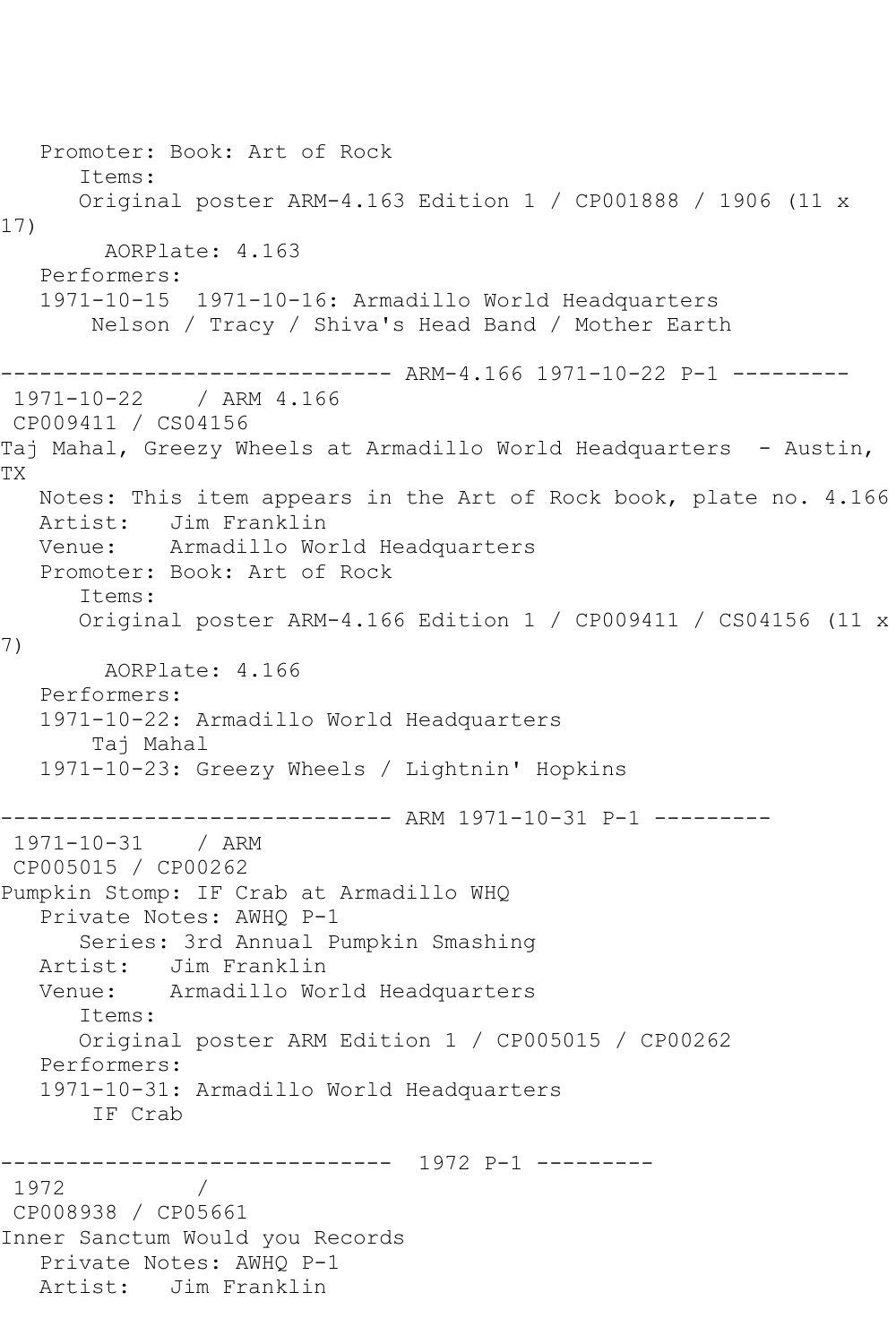Venue: Inner Sanctum Records Items: Original poster Edition 1 / CP008938 / CP05661 / CP002184 / 2175 / CP004257 / CD04667 / CP018699 / THJME0201 Performers: 1972: Inner Sanctum Records ------------------------------ ARM 1972-05-19 P-1 --------- 1972-05-19 / ARM CP005061 / CP00308 Freddie King, Freda and the Firedogs at Armadillo WHQ Notes:  $T - $2.00$  Private Notes: AWHQ HB-1 Artist: Jim Franklin Venue: Armadillo World Headquarters Items: Original poster ARM Edition 1 / CP005061 / CP00308 Performers: 1972-05-19: Armadillo World Headquarters Freddie King / Freda and the Firedogs ------------------------------ ARM 1972-10-14 P-1 --------- 1972-10-14 / ARM CP004788 / CP00033 Jerry Lee Lewis at Armadillo WHQ Private Notes: AWHQ P-1 Artist: Jim Franklin Venue: Armadillo World Headquarters Items: Original poster ARM Edition 1 / CP004788 / CP00033 Performers: 1972-10-14: Armadillo World Headquarters Jerry Lee Lewis ------------------------------ 1972-10-14 P --------- 1972-10-14 / CP060579 / CP060579 Jerry Lee Lewis at Armadillo World Headquarters - Austin, TX Benefit: Killer Artist: Jim Franklin Venue: Armadillo World Headquarters Items: Original poster / CP060579 / CP060579 (11 x 16-3/4) Performers: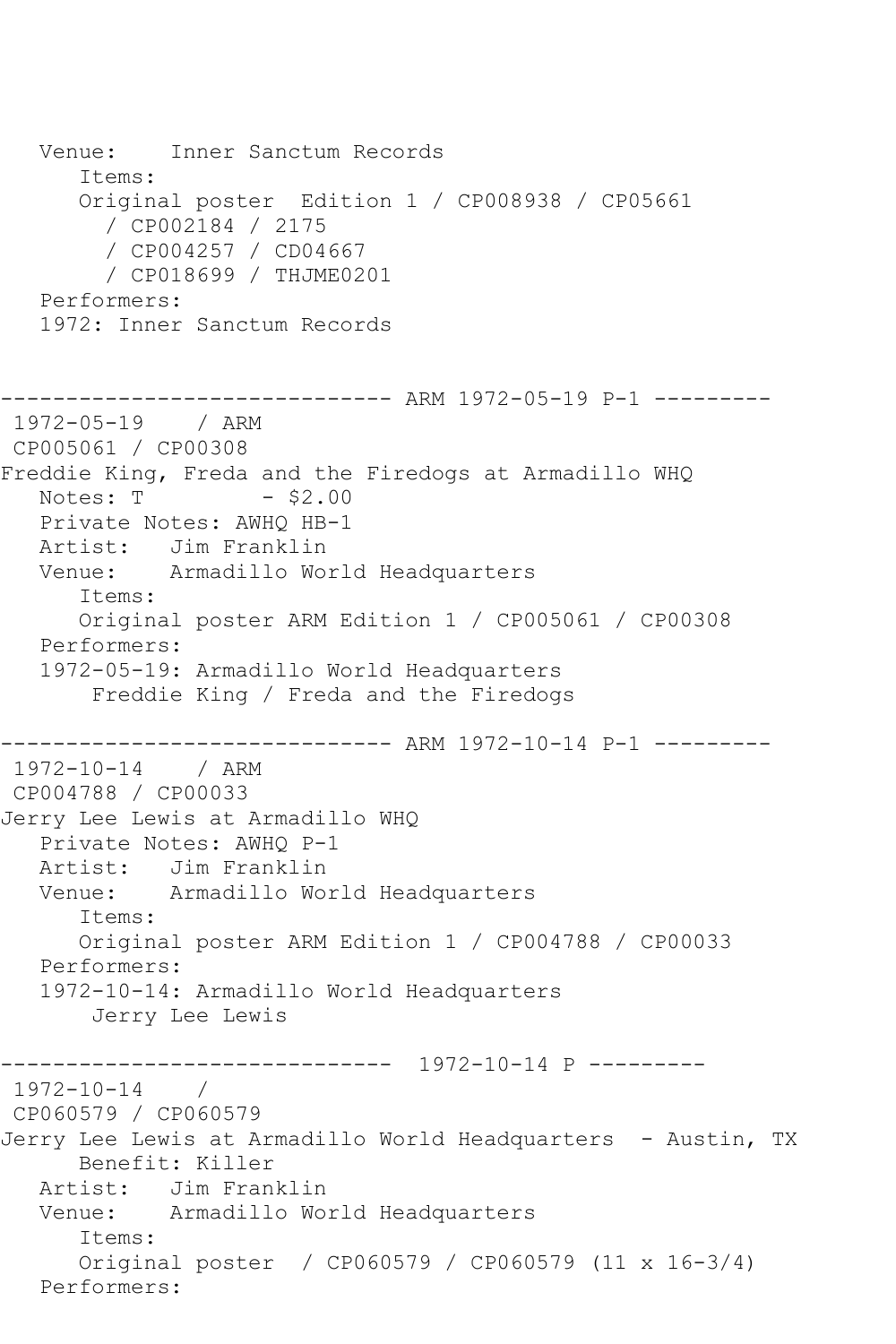```
 1972-10-14: Armadillo World Headquarters
        Jerry Lee Lewis
------------------------------ ARM 1972-10-31 P-1 ---------
1972-10-31 / ARM 
CP005080 / CP00327
4th Annual Pumpkin Stomp: Crowbar Nilknarf, Ramon Ramon and the Four 
Daddyo's at Armadillo WHQ<br>Notes: T - 4th
                    - 4th Annual Pumpkin Stomp
   Private Notes: AWHQ HB-1
       Series: 4th Annual Halloween
   Artist: Jim Franklin
   Venue: Armadillo World Headquarters
       Items:
      Original poster ARM Edition 1 / CP005080 / CP00327
   Performers:
   1972-10-31: Armadillo World Headquarters
       Crowbar Nilknarf / Ramon Ramon and the Four Daddyo's / Daddy-
O
------------------------------ ARM 1972-11-05 P-1 ---------
1972-11-05 / ARM 
CP004789 / CP00034
Joy of Cooking at Armadillo WHQ
   Private Notes: AWHQ P-1
   Artist: Jim Franklin
   Venue: Armadillo World Headquarters
       Items:
      Original poster ARM Edition 1 / CP004789 / CP00034
   Performers:
   1972-11-05: Armadillo World Headquarters
        Joy of Cooking
        ------------------------------ 1972-12-31 P ---------
1972-12-31 / 
New Year's Eve Ball at the Armadillo
   Artist: Jim Franklin
   Promoter: Armadillo World Headquarters
       Items:
      Original poster / 
   Performers:
   1972-12-31:
    ------------------------------ 1973 P ---------
1973 /
```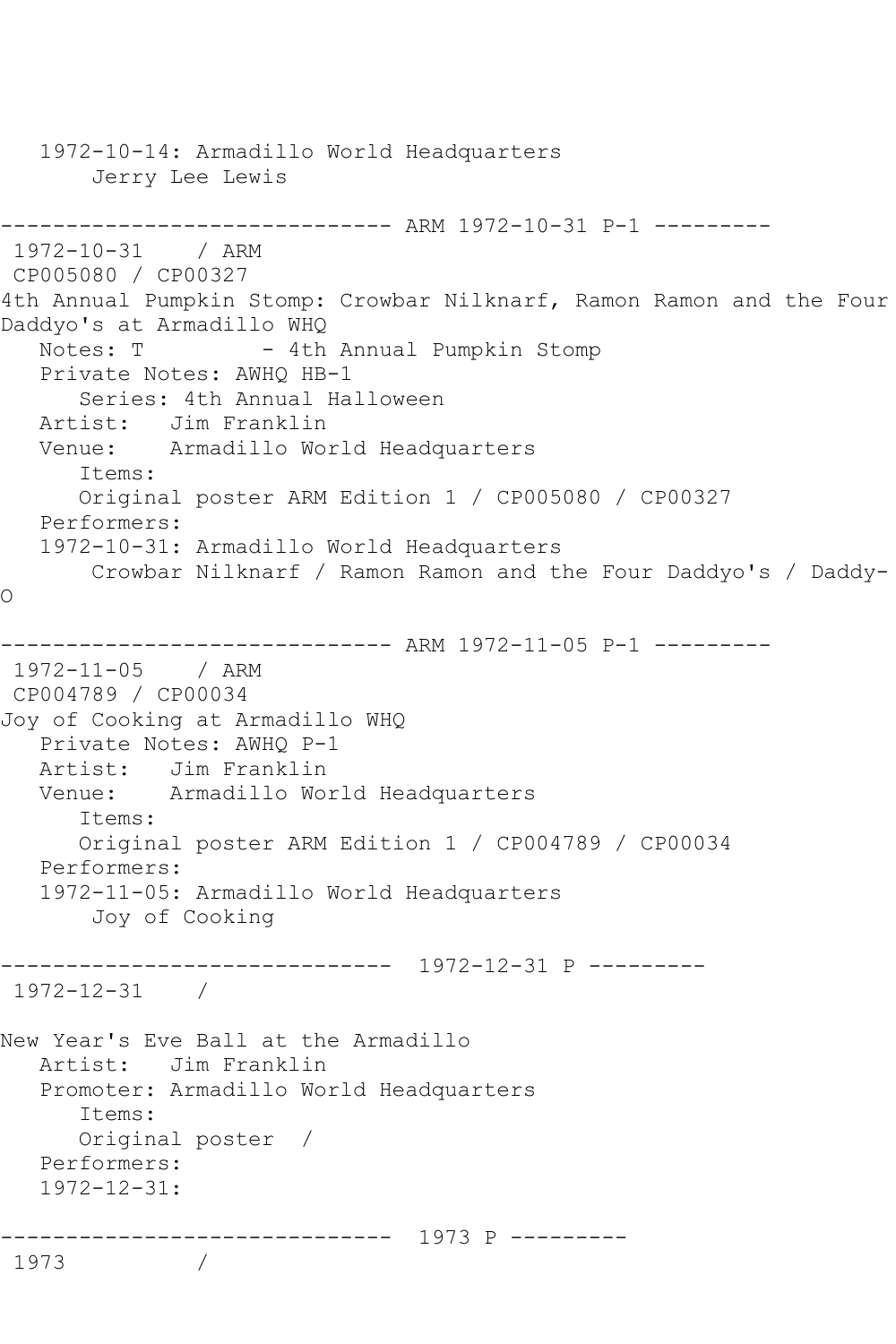National Lawyer Guild Convention 1973 Booklet Private Notes: Texas HB-1 Artist: Jim Franklin<br>Venue: Austin Venue: Items: Original poster / Performers: 1973: Austin ------------------------------ ARM 1973-03-10 P-1 --------- 1973-03-10 / ARM CP004307 / CD04753 Frank Zappa at Armadillo WHQ Notes:<br>Artist: Jim Franklin Venue: Armadillo World Headquarters Items: Original poster ARM Edition 1 / CP004307 / CD04753 Performers: 1973-03-10: Armadillo World Headquarters Frank Zappa ------------------------------ 1973-03-10 P --------- 1973-03-10 / 3 Month Poster for the Armadillo Artist: Jim Franklin Promoter: Armadillo World Headquarters Items: Original poster / Performers: 1973-03-10: ---------- ARM 1973-11-14 P-1 ---------1973-11-14 / ARM CP004807 / CP00052 Tom T. Hall, Chip Taylor at Armadillo WHQ Private Notes: AWHQ P-1 (1-copies) Artist: Jim Franklin Venue: Armadillo World Headquarters Items: Original poster ARM Edition 1 / CP004807 / CP00052 Performers: 1973-11-14 1973-11-17: Armadillo World Headquarters Tom T. Hall / Chip Taylor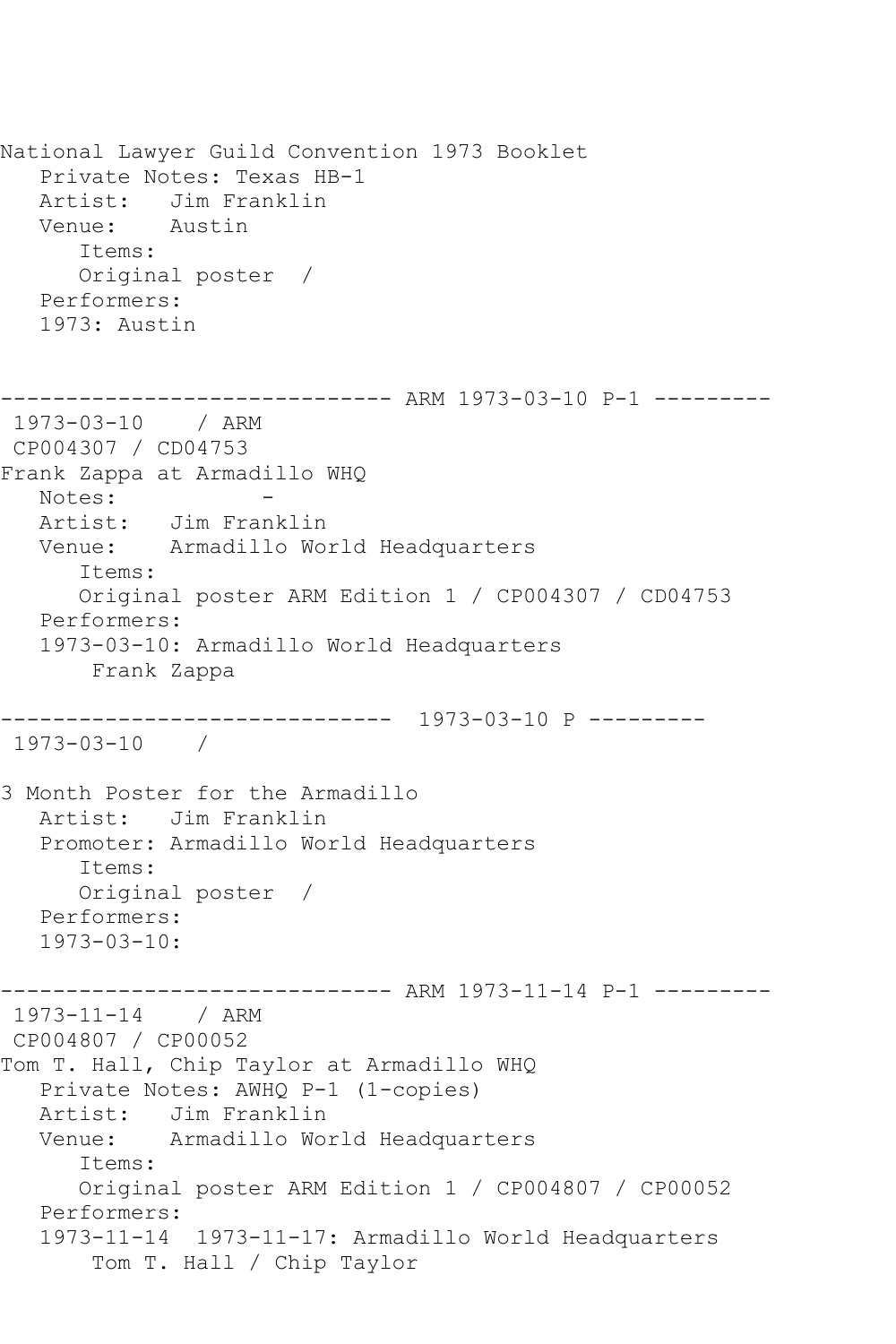------------------------------ ARM-4.165 1974-03-15 P-1 --------- / ARM 4.165 CP004814 / CP00059 Bruce Springsteen at Armadillo WHQ Notes: This item appears in the Art of Rock book, plate no. 4.165 \$300 Private Notes: AWHQ AOR-4.165 P-1 Artist: Jim Franklin Venue: Armadillo World Headquarters Promoter: Book: Art of Rock Items: Original poster ARM-4.165 Edition 1 / CP004814 / CP00059 AORPlate: 4.165 \$300 ARM-4.165 / CP002039 / 2026 AORPlate: 4.165 \$300 ARM-4.165 / CP015280 / ME0427 AORPlate: 4.165 \$300 Performers: 1974-03-15 1974-03-16: Armadillo World Headquarters Bruce Springsteen ------------------------------ ARM 1974-03-22 P-1 --------- 1974-03-22 / ARM CP004770 / CP00015 Michael Murphey at Armadillo WHQ Private Notes: AWHQ P-1 (1-copies) Artist: Jim Franklin Venue: Armadillo World Headquarters Items: Original poster ARM Edition 1 / CP004770 / CP00015 Performers: 1974-03-22 1974-03-23: Armadillo World Headquarters Michael Murphey ---------- ARM 1974-05-10 P-1 ---------1974-05-10 / ARM CP004760 / CP00005 Captain Beefheart and his Magic Band at Armadillo WHQ Private Notes: AWHQ P-1 Artist: Jim Franklin Venue: Armadillo World Headquarters Items: Original poster ARM Edition 1 / CP004760 / CP00005 ARM / CP015307 / ME0454 Performers: 1974-05-10 1974-05-11: Armadillo World Headquarters Captain Beefheart and his Magic Band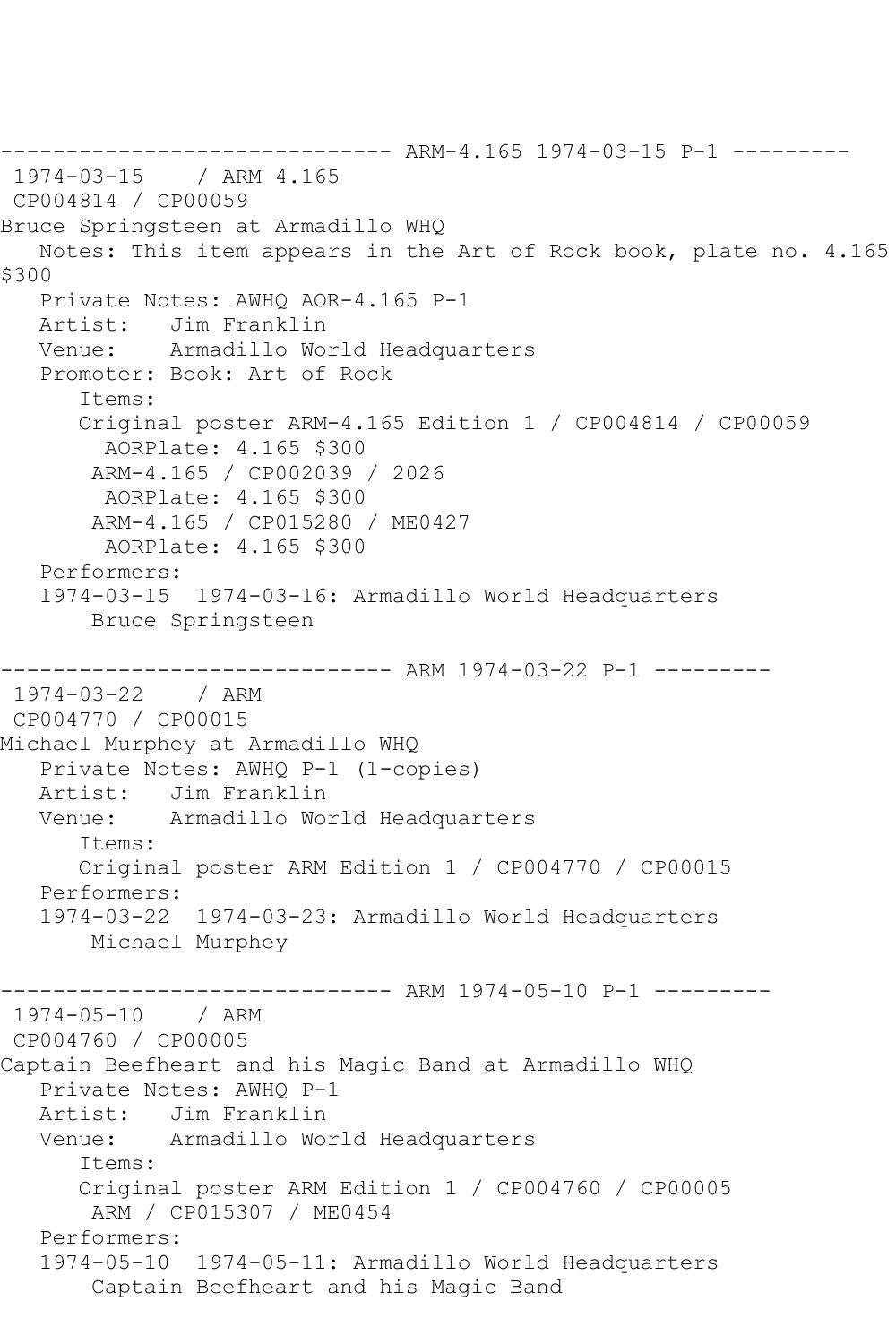------------------------------ ARM 1974-08-14 P-1 --------- 1974-08-14 / ARM CP004766 / CP00011 4th Armadillo Birthday, Greasy Wheels at Armadillo WHQ Private Notes: AWHQ P-1 Series: 4th Annual Artist: Jim Franklin Venue: Armadillo World Headquarters Items: Original poster ARM Edition 1 / CP004766 / CP00011 ARM / CP004306 / CD04752 Performers: 1974-08-14 1974-08-15: Armadillo World Headquarters 4th Birthday / Greasy Wheels / Alvin Crow / Pleasant Valley Boys / Alvin Crow / Pleasant Valley Boys ------------------------------ RITZ 1974-11-08 P-1 --------- 1974-11-08 / RITZ CP009608 / CS04353 Bo Diddley at Ritz Theater - Austin, TX Private Notes: Texas P-1 \* CHECK Artist: Jim Franklin<br>Venue: Ritz Theater Ritz Theater in Austin Items: Original poster RITZ Edition 1 / CP009608 / CS04353 RITZ / CP018658 / THJME0160 RITZ / CP020125 / XK19741108 Performers: 1974-11-08: Ritz Theater in Austin Bo Diddley ------------------------------ RITZ 1975-01-23 P-1 --------- 1975-01-23 / RITZ CP004197 / CD04606 Spencer Davis, 47 X It's Own Weight at Ritz Artist: Jim Franklin Venue: Ritz Theater in Austin Items: Original poster RITZ Edition 1 / CP004197 / CD04606 RITZ / CP004290 / CD04736 Performers: 1975-01-23 1975-01-25: Ritz Theater in Austin Spencer Davis / 47 X It's Own Weight / Electromagnets ------------------------------ 1975-02-28 P --------- 1975-02-28 /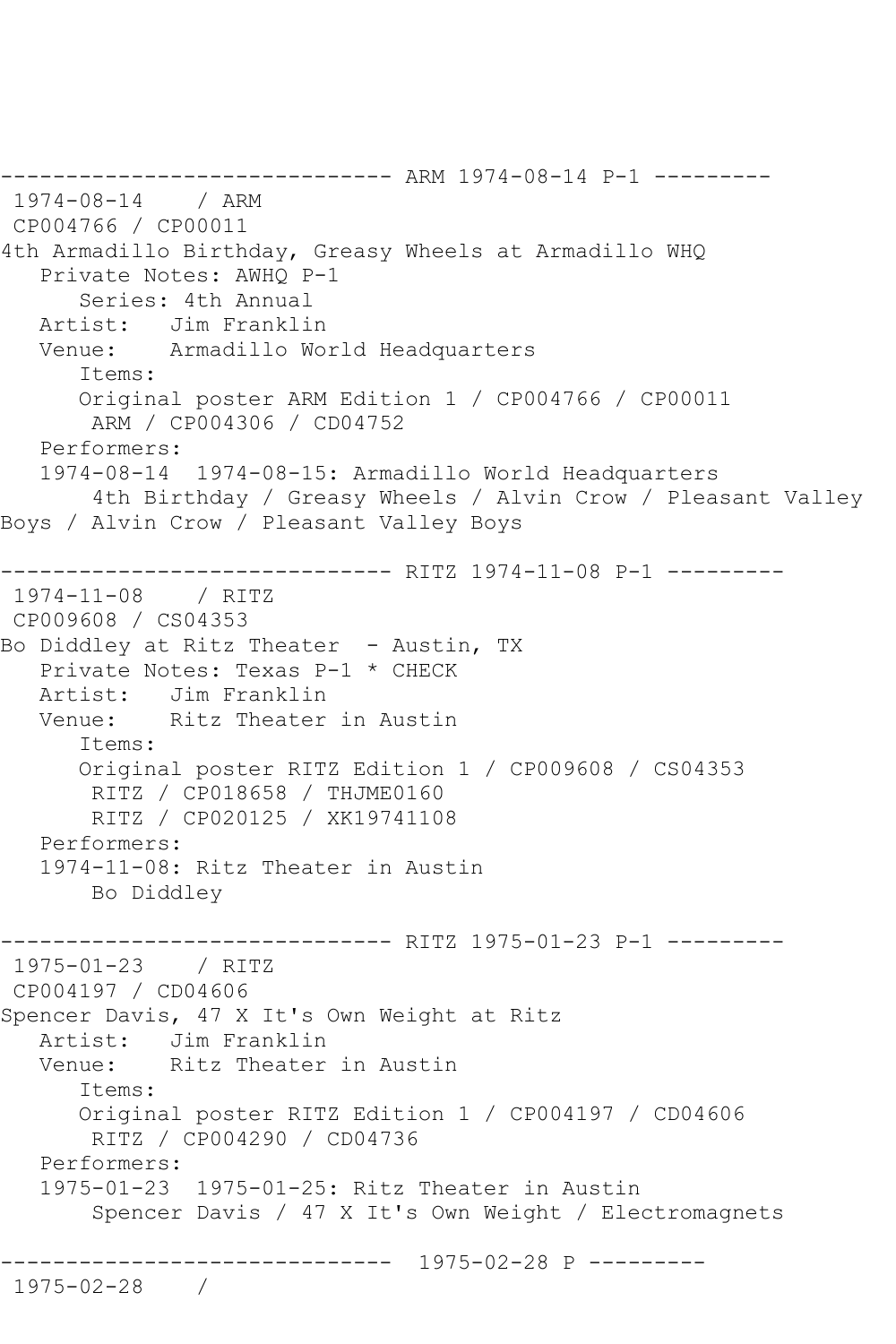CP061445 Greezy Wheels, Flying Burrito Brothers at Armadillo World Headquarters [Austin, TX] Artist: JFKLN<br>Venue: Armad Armadillo World Headquarters Items: Original poster / CP061445 / CP061445 (11 x 17) Performers: 1975-02-28: Armadillo World Headquarters Greezy Wheels 1975-03-01: Flying Burrito Brothers 1975-03-01: ------------------------------ ARM 1975-03-01 P-1 --------- 1975-03-01 / ARM CP004978 / CP00225 Flying Burrito Brothers, Greezy Wheels at Armadillo WHQ Notes: Franklin's illustration, with Priests hasty layout and lettering - from M. Priest Private Notes: AWHQ P-1 (1-copies) Artist: Micael Priest Venue: Armadillo World Headquarters Items: Original poster ARM Edition 1 / CP004978 / CP00225 Performers: 1975-03-01 1975-03-02: Armadillo World Headquarters Flying Burrito Brothers / Greezy Wheels ------------------------------ 1975-03-28 P --------- 1975-03-28 / CP061443 Balcones Fault, Dr. Feel Good at Armadillo World Headquarters<br>[Austin, TX] [Austin, TX] Artist: Jim Franklin Venue: Armadillo World Headquarters Items: Original poster / CP061443 / CP061443 (11 x 17) Performers: 1975-03-28: Armadillo World Headquarters Balcones Fault / Dr. Feel Good / Chastity Fox ------------- LIBH-4.157 1975-07-04 P-1 ---------1975-07-04 / LIBH 4.157 CP000968 / 0987 Willie Nelson, Kris Kristofferson at Liberty Hill - Liberty Hill, TX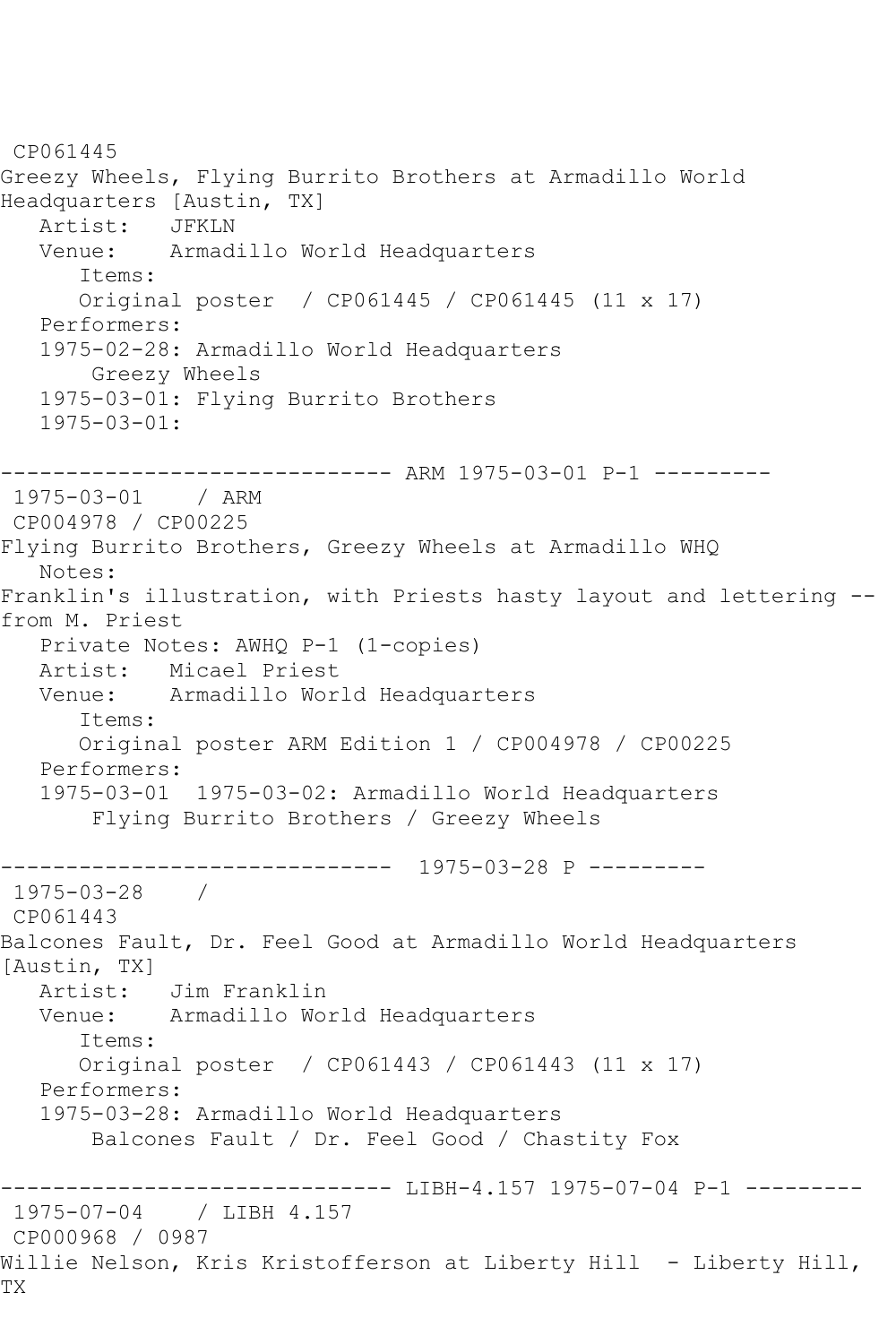Notes: This item appears in the Art of Rock book, plate no. 4.157 Series: 3rd Annual Artist: Jim Franklin Venue: Liberty Hill Promoter: Book: Art of Rock Items: Original poster LIBH-4.157 Edition 1 / CP000968 / 0987 (10 x 17-1/2) AORPlate: 4.157 Performers: 1975-07-04: Liberty Hill Willie Nelson / Kris Kristofferson / Rita Coolidge / Pointer Sisters / Charlie Daniels Band / Doug Sahm / Billy Swan / Alex Harvey / Johnny Bush / Donnie Fritts / Donnie / Billy / Milton Carroll / Delbert McClinton ------------------------------ ARM 1975-08-07 P-1 --------- 1975-08-07 / ARM CP004990 / CP00237 Charlie Daniels Band at Armadillo WHQ Private Notes: AWHQ P-1 Series: 5th Birthday Party Artist: Jim Franklin Venue: Armadillo World Headquarters Items: Original poster ARM Edition 1 / CP004990 / CP00237 Performers: 1975-08-07: Armadillo World Headquarters Charlie Daniels Band ------------------------------ ARM 1975-10-31 P-1 --------- 1975-10-31 / ARM CP004999 / CP00246 Greezy Wheels, Too Smooth at Armadillo WHQ Private Notes: AWHQ P-1 Artist: Jim Franklin Venue: Armadillo World Headquarters Items: Original poster ARM Edition 1 / CP004999 / CP00246 Performers: 1975-10-31 1975-11-01: Armadillo World Headquarters Greezy Wheels / Too Smooth ------------------------------ ARM 1975-11-12 P-1 --------- 1975-11-12 / ARM CP005000 / CP00247 Jimmy Cliff, Balcones Fault at Armadillo WHQ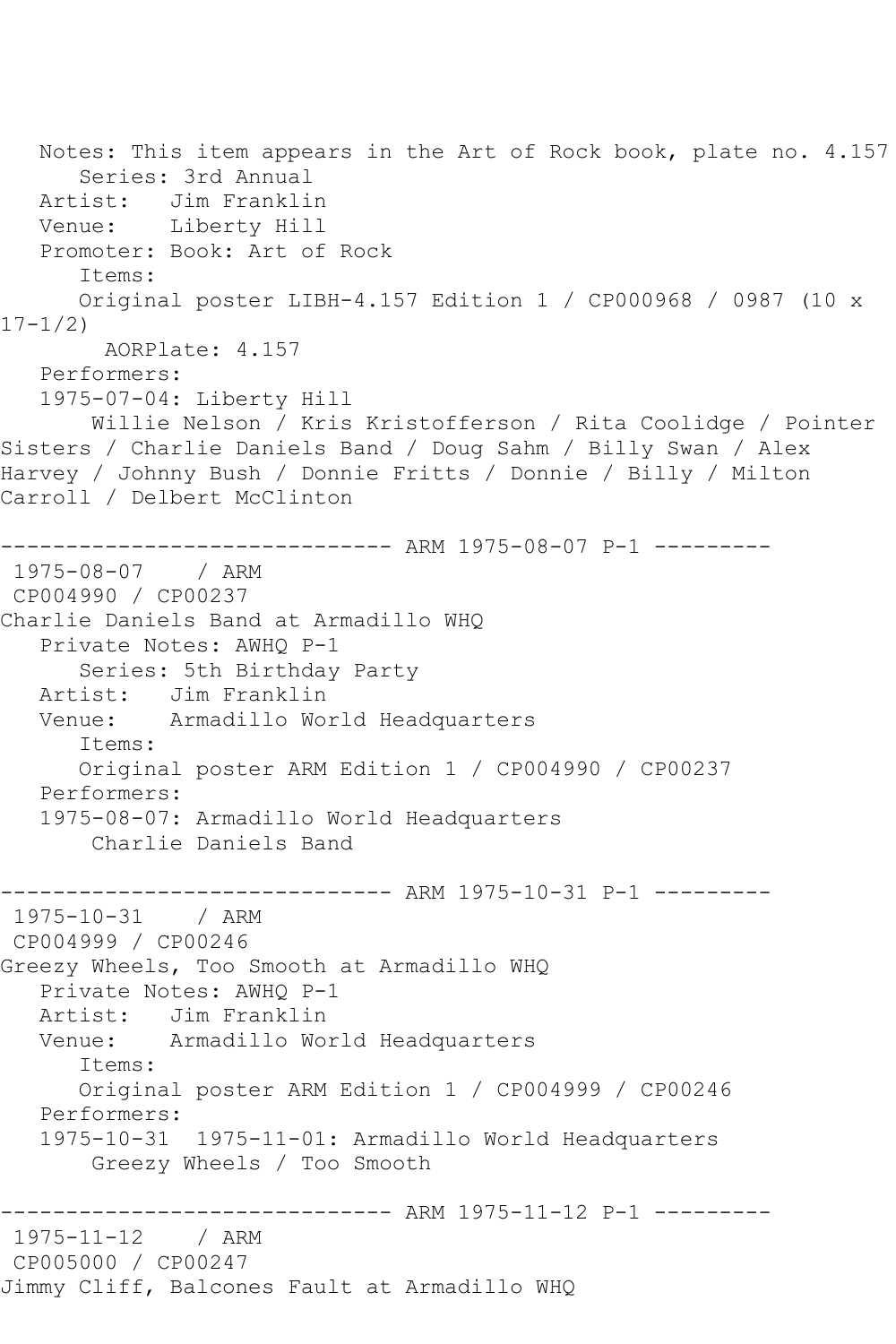Private Notes: AWHQ P-1 Artist: Jim Franklin Venue: Armadillo World Headquarters Items: Original poster ARM Edition 1 / CP005000 / CP00247 ARM / CP015272 / ME0419 Performers: 1975-11-12 1975-11-14: Armadillo World Headquarters Jimmy Cliff / Balcones Fault / Too Smooth / Greezy Wheels ------------------------------ ARM 1976-05-28 P-1 --------- 1976-05-28 / ARM CP004833 / CP00078 Balcones Fault, DR. Feelgood at Armadillo WHQ Notes: S Private Notes: AWHQ P-1 Artist: Jim Franklin Venue: Armadillo World Headquarters Items: Original poster ARM Edition 1 / CP004833 / CP00078 Performers: 1976-05-28 1976-05-29: Armadillo World Headquarters Balcones Fault / DR. Feelgood / Chastity Fox ------------------------------ ARM 1976-08-01 P-1 --------- 1976-08-01 / ARM CP005022 / CP00269 Hats Off: Armadillo Week, Aug. 1 to 7 at Armadillo WHQ Private Notes: AWHQ P-1 Artist: Jim Franklin Venue: Armadillo World Headquarters Items: Original poster ARM Edition 1 / CP005022 / CP00269 Performers: 1976-08-01 1976-08-07: Armadillo World Headquarters Hats Off ---------- ARM 1977-01-22 P-1 ---------1977-01-22 / ARM CP004314 / CD04760 Balcones Fault, Alpha Band at Armadillo WHQ Artist: Jim Franklin Venue: Armadillo World Headquarters Items: Original poster ARM Edition 1 / CP004314 / CD04760 Handbill / CP004786 / CP00031 Performers: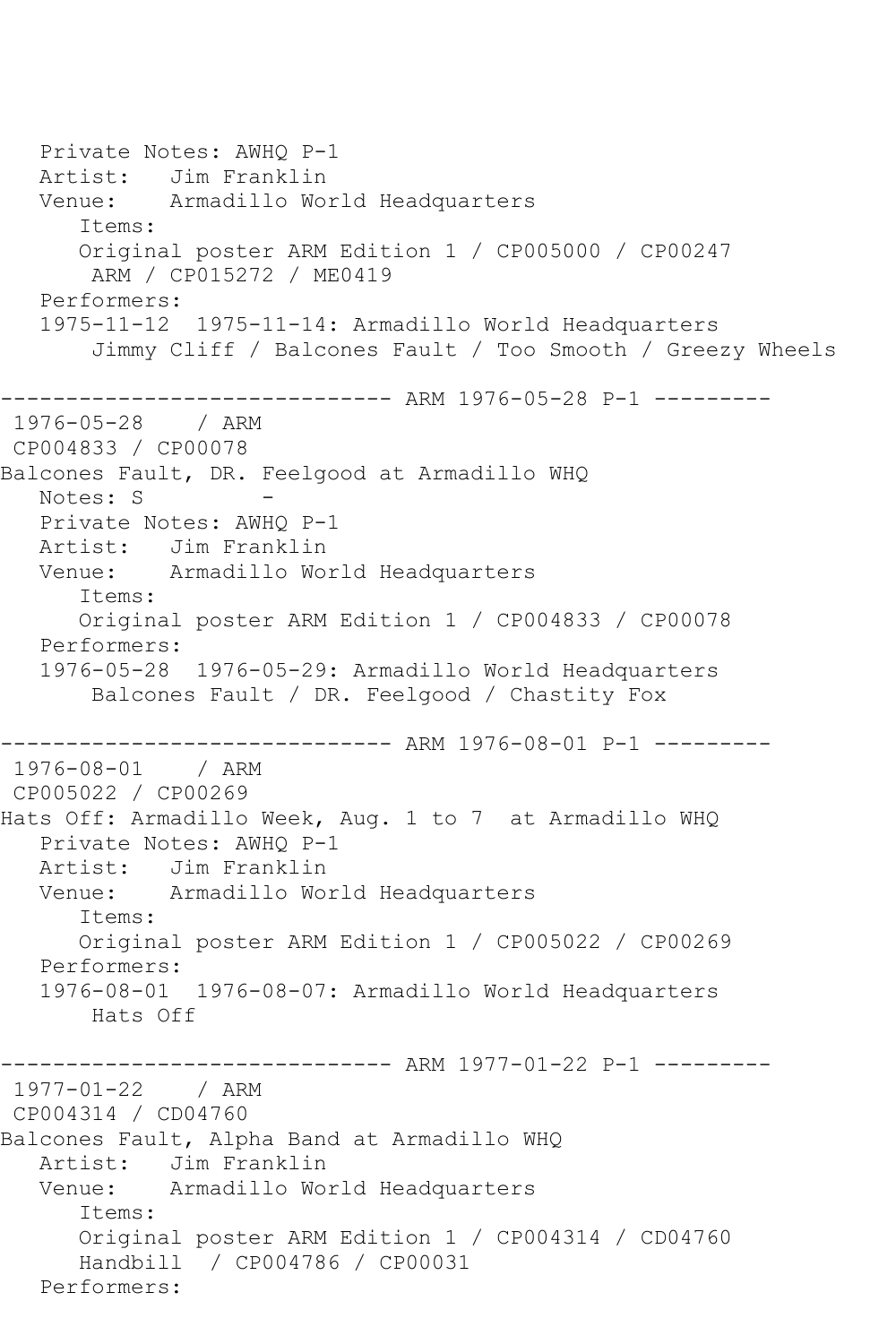1977-01-22: Armadillo World Headquarters Balcones Fault / Alpha Band ------------------------------ ARM 1977-10-31 P-1 ---------  $1977 - 10 - 31$ CP005153 / CP00400 Asleep at the Wheel at Armadillo WHQ Private Notes: AWHQ P-1 Series: 8th Annual Pumpkin Smashing Artist: Jim Franklin Venue: Armadillo World Headquarters Items: Original poster ARM Edition 1 / CP005153 / CP00400 Performers: 1977-10-31: Armadillo World Headquarters Asleep at the Wheel ------------------------------ ARM 1977-11-22 P-1 --------- 1977-11-22 / ARM CP005151 / CP00398 Too Smooth at Armadillo WHQ Private Notes: AWHQ P-1 Artist: Jim Franklin Venue: Armadillo World Headquarters Items: Original poster ARM Edition 1 / CP005151 / CP00398 Performers: 1977-11-22: Armadillo World Headquarters Too Smooth ------------------------------ ARM 1977-12-13 P-1 --------- 1977-12-13 / ARM CP005149 / CP00396 2nd Annual Christmas Bazaar at Armadillo WHQ Private Notes: AWHQ P-1 Series: 2nd Annual Artist: Jim Franklin Venue: Armadillo World Headquarters Items: Original poster ARM Edition 1 / CP005149 / CP00396 Performers: 1977-12-13 1977-12-24: Armadillo World Headquarters ---------- ARM 1977-12-30 P-1 ---------1977-12-30 / ARM CP005148 / CP00395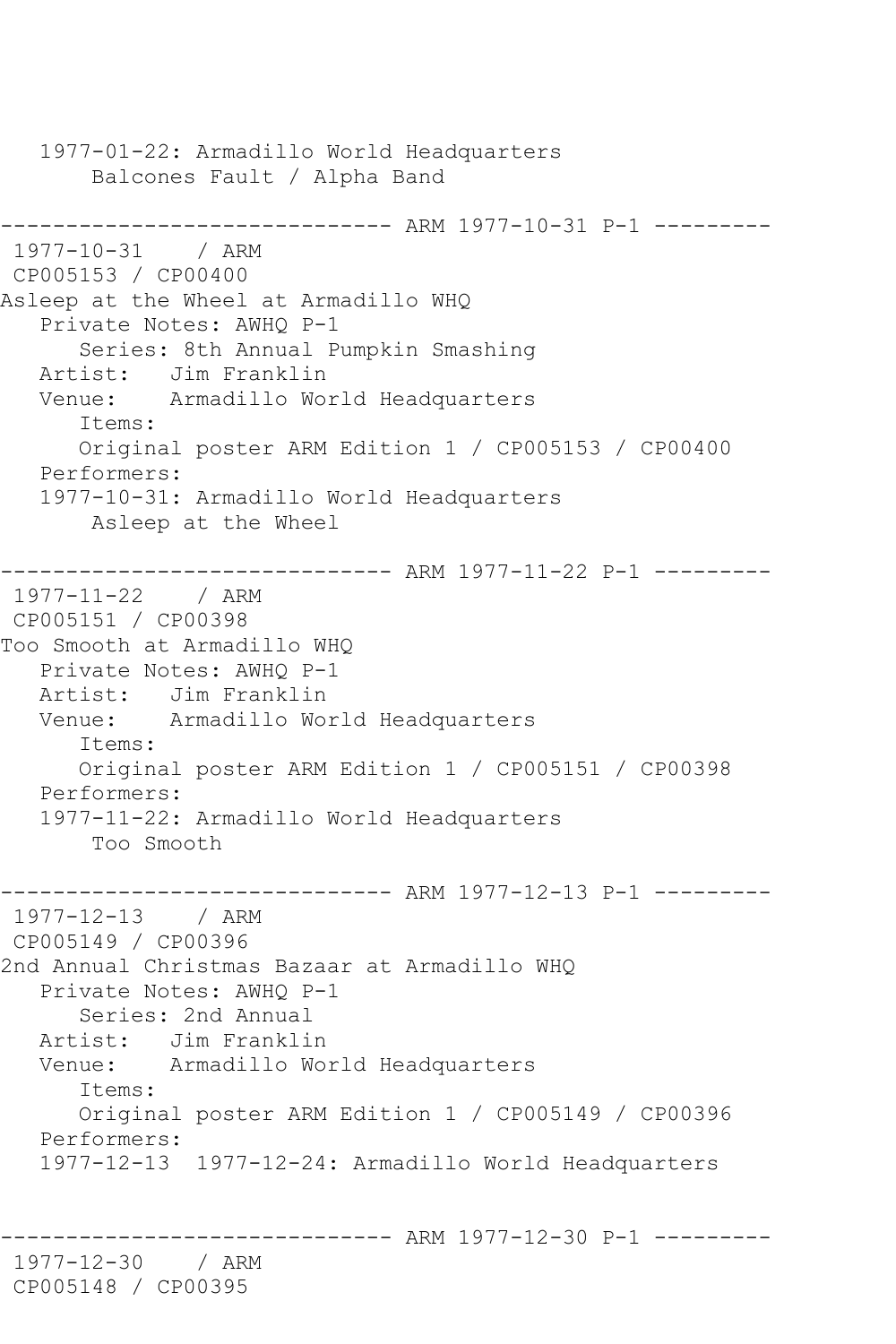```
Too Smooth, Berserko Bros at Armadillo WHQ
    Private Notes: AWHQ P-1
   Artist: Jim Franklin
   Venue: Armadillo World Headquarters
       Items:
       Original poster ARM Edition 1 / CP005148 / CP00395
        ARM / CP019891 / XJ024
   Performers:
    1977-12-30: Armadillo World Headquarters
        Too Smooth / Berserko Bros / Augie Meyers / Doug Sahm / Lucky 
Tomlin / Steven Fromholz / Missouri Valley Boys
------------------------------ ARM 1978-02-09 P-1 ---------
1978-02-09 / ARM 
CP005144 / CP00391
Toots and the Maytals, Triple Threat Revue at Armadillo WHQ
   Private Notes: AWHQ P-1(3 copies)
   Artist: Jim Franklin
   Venue: Armadillo World Headquarters
       Items:
       Original poster ARM Edition 1 / CP005144 / CP00391
        ARM / CP015340 / ME0487
        ARM / CP019895 / XJ028
   Performers:
    1978-02-09: Armadillo World Headquarters
        Toots and the Maytals / Triple Threat Revue
                    ----------- ARM 1978-02-25 P-1 ---------
1978-02-25 / ARM 
CP005141 / CP00388
Edgar Winter, White Trash at Armadillo WHQ
   Private Notes: AWHQ P-1 (1-copies)
  Artist: Jim Franklin<br>Venue: Armadillo Wo
            Armadillo World Headquarters
       Items:
       Original poster ARM Edition 1 / CP005141 / CP00388
        ARM / CP015339 / ME0486
   Performers:
    1978-02-25: Armadillo World Headquarters
        Edgar Winter / White Trash
                   ------------------------------ ARM 1980-01-14 P-1 ---------
1980-01-14 / ARM 
CP004886 / CP00131
Count Basie and his Orchestra at Armadillo WHQ
   Private Notes: AWHQ P-1
   Artist: Jim Franklin
```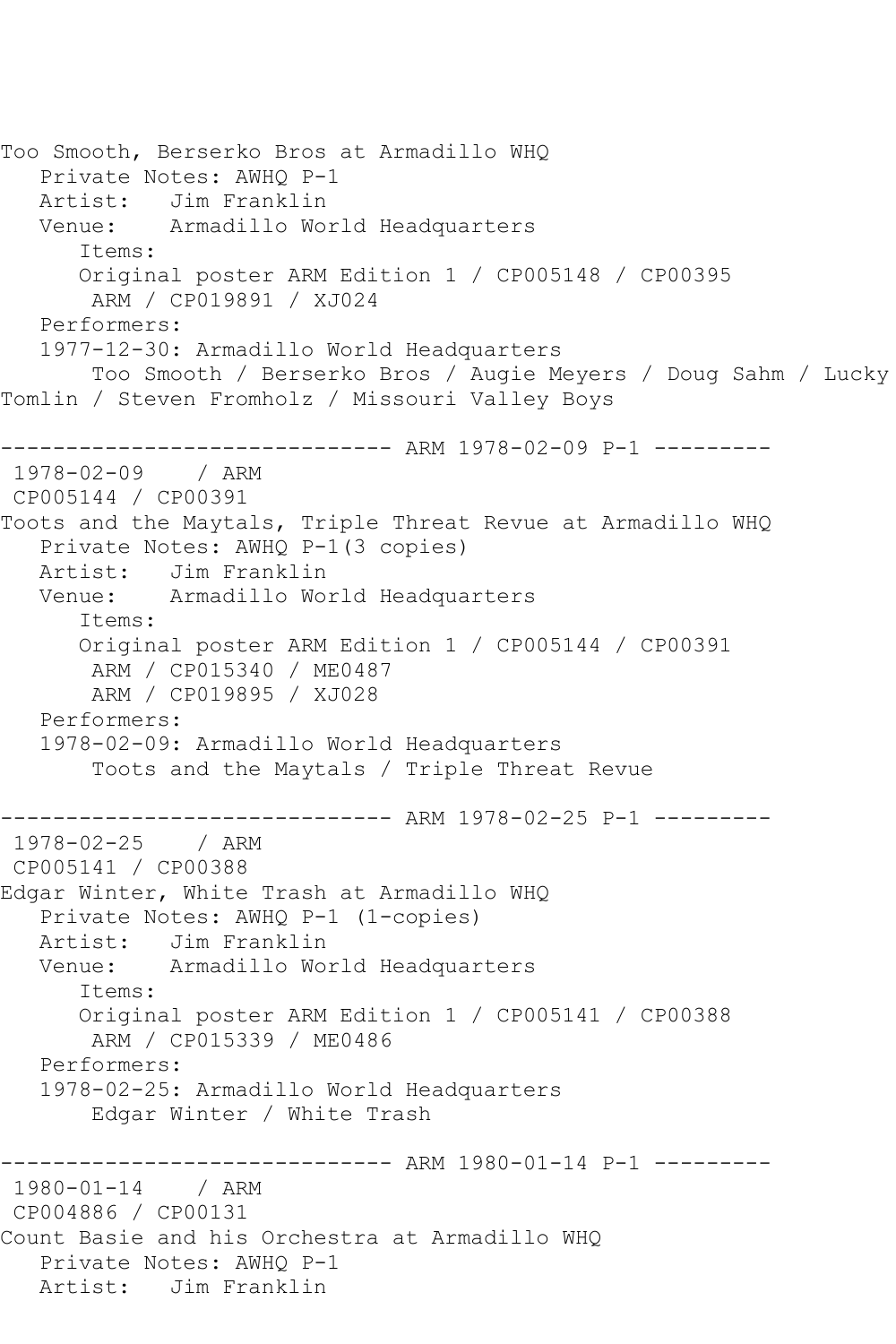Venue: Armadillo World Headquarters Items: Original poster ARM Edition 1 / CP004886 / CP00131 Performers: 1980-01-14: Armadillo World Headquarters Count Basie ------------------------------ ARM 1980-02-16 P-1 --------- 1980-02-16 / ARM CP005019 / CP00266 George Thorogood, Destroyers at Armadillo WHQ Private Notes: AWHQ P-1 Artist: Jim Franklin Venue: Armadillo World Headquarters Items: Original poster ARM Edition 1 / CP005019 / CP00266 ARM / CP015278 / ME0425 Performers: 1980-02-16: Armadillo World Headquarters George Thorogood / Destroyers / Bugs Henderson ------------------------------ ARM 1980-02-16 P --------- 1980-02-16 / ARM CP060135 / CP060135 George Thorogood and the Destroyers, Bugs Henderson at Armadillo World Headquarters - Austin, TX Artist: Jim Franklin Venue: Armadillo World Headquarters Items: Original poster ARM / CP060135 / CP060135 (13-34 x 22-1/8) Performers: 1980-02-16: Armadillo World Headquarters George Thorogood and the Destroyers / Bugs Henderson ------------------------------ 1984 P-1 --------- 1984 / CP020680 / XM031 Fenced in - Fenced Out Notes: limited, signed edition of 150 Artist: Jim Franklin Items: Original poster Edition 1 / CP020680 / XM031 (15-1/2 x 19- 1/2) Performers: 1984: ------------------------------ 1990-05-20 P-1 ---------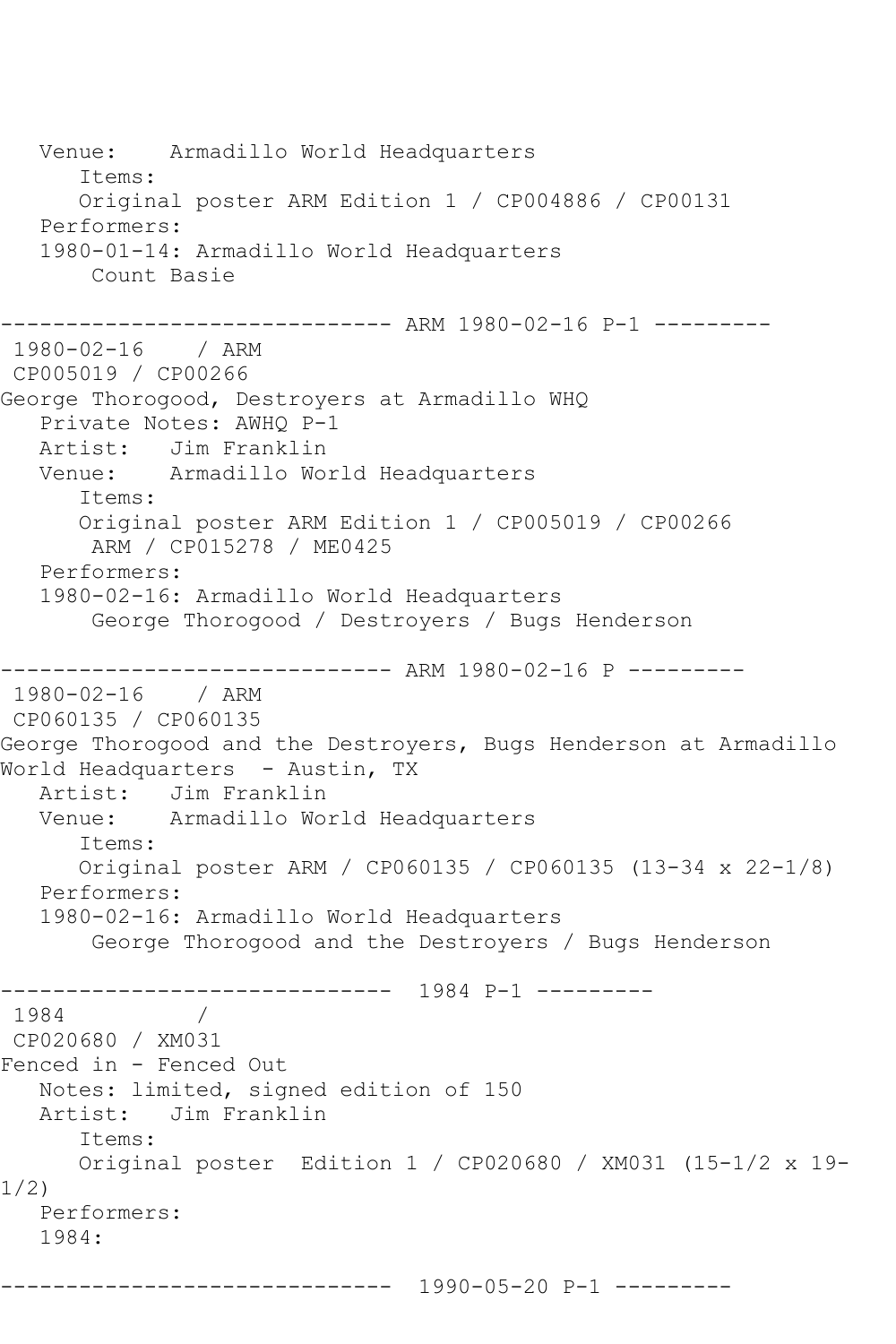1990-05-20 / CP004162 / CD04571 15th Annual Spamarama at City Park Artist: Jim Franklin Venue: City Park Items: Original poster Edition 1 / CP004162 / CD04571 Performers: 1990-05-20: City Park ------------------------------ CDD 1992-04-05 P-1 --------- 1992-04-05 / CDD CP004164 / CD04573 15th Annual Spamarama Series: 15th Annual Artist: Jim Franklin Venue: Cedar Door Items: Original poster CDD Edition 1 / CP004164 / CD04573 Performers: 1992-04-05: Cedar Door ----------------- STMB 1995-05-21 P ---------1995-05-21 / STMB CP009039 / CP06060 Mr. Fkln at Steamboat Private Notes: Texas P-1-signed Artist: Jim Franklin<br>Venue: Steamboat Steamboat Items: Original poster STMB / CP009039 / CP06060 Performers: 1995-05-21: Steamboat ------------------------------ LUT 1998-07-04 P-1 --------- 1998-07-04 / LUT CP004491 / CD05730 Willie Nelson at Luckenback Texas - Lubbock, TX Artist: Jim Franklin Venue: Luckenback Texas Items: Original poster LUT Edition 1 / CP004491 / CD05730 Performers: 1998-07-04: Luckenback Texas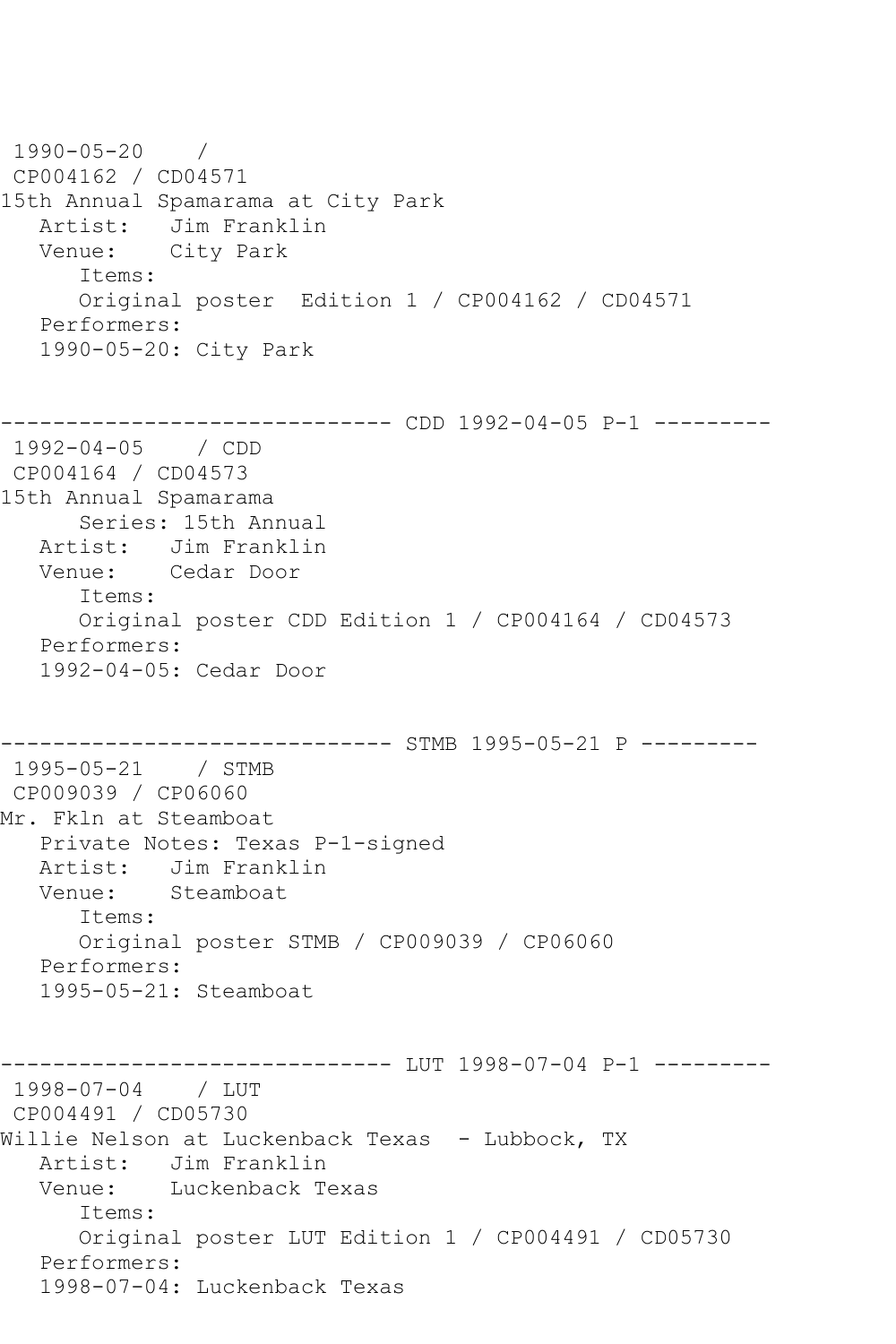Willie Nelson

```
------------------------------ RITZ 19zz-03-12 P-1 ---------
19zz-03-12 / RITZ 
CP009610 / CS04355
The Great Alignment Featuring the End of the World at The Ritz
  Artist: Jim Franklin<br>Venue: Esther's Fol.
            Esther's Follies
       Items:
       Original poster RITZ Edition 1 / CP009610 / CS04355
   Performers:
    19zz-03-12 19zz-03-13: Esther's Follies
        Ritz Theater in Austin
         ------------------------------ 19zz-07-09 P-1 ---------
19zz-07-09 / 
CP009605 / CS04350
Shiva's Head Band, Storm at Corpos Christi Memorial Coliseum -
Corpos Christi, TX
   Artist: Jim Franklin
   Venue: Corpos Christi Memorial Coliseum
       Items:
       Original poster Edition 1 / CP009605 / CS04350
   Performers:
    19zz-07-09: Corpos Christi Memorial Coliseum
        Shiva's Head Band / Storm / Greasy Wheels / Jim Franklin
------------------------------ CCL 19zz-09-02 P-1 ---------
19zz-09-02 / CCL 
CP009004 / CP05877
Armadillo World Headquarters Homecoming Concert
   Private Notes: Texas *
   Artist: Jim Franklin
   Venue: City Coliseum
       Items:
       Original poster CCL Edition 1 / CP009004 / CP05877
   Performers:
   19zz-09-02 19zz-09-03: City Coliseum
------------------------------ RITZ 19zz-10-25 P-1 ---------
19zz-10-25 / RITZ 
CP009612 / CS04357
Greasy Wheels, Alvin Crow at Ritz Theater - Austin, TX
  Artist: Jim Franklin<br>Venue: Ritz Theater
            Ritz Theater in Austin
```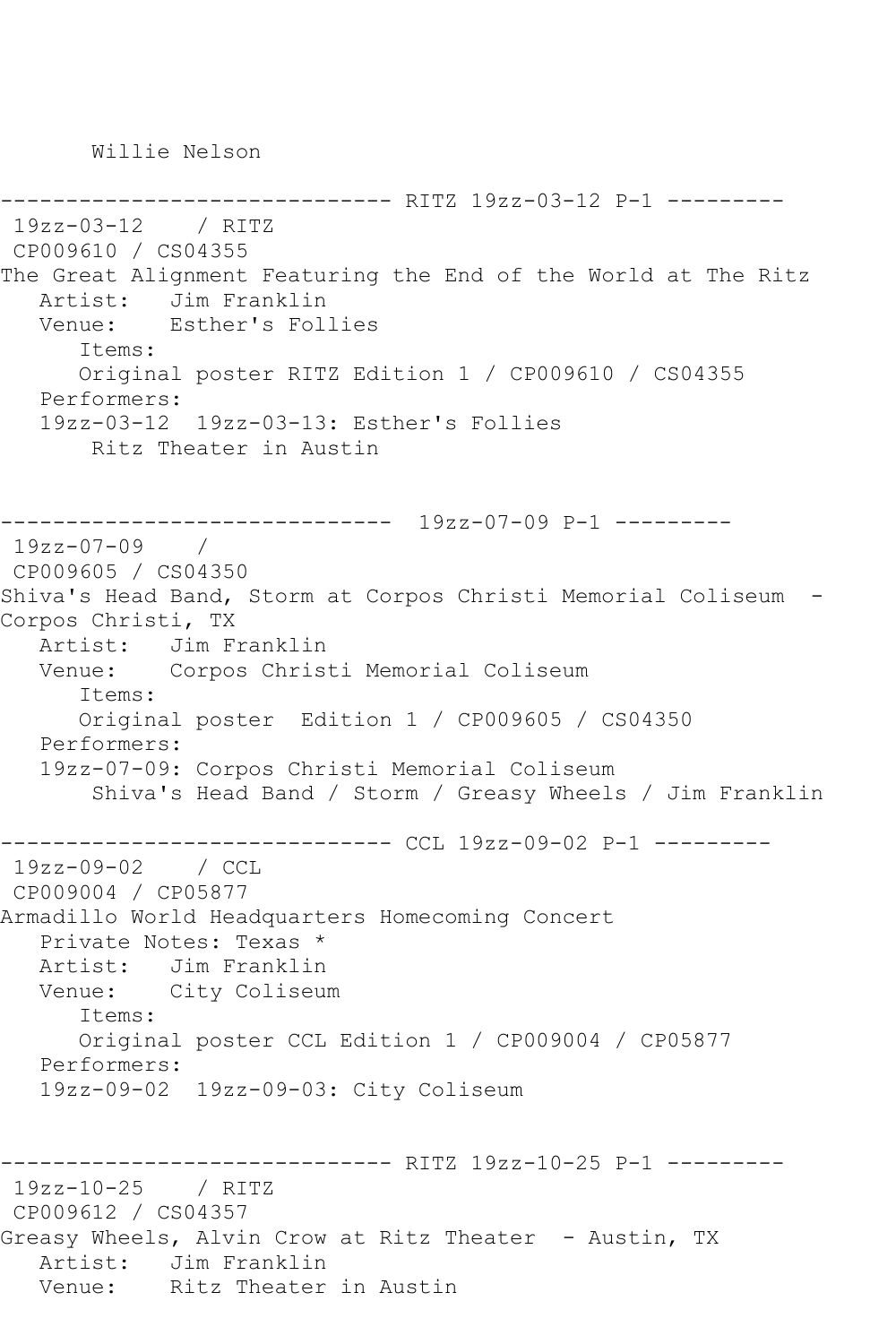Items: Original poster RITZ Edition 1 / CP009612 / CS04357 Performers: 19zz-10-25 19zz-10-26: Ritz Theater in Austin Greasy Wheels / Alvin Crow ------------------------------ RITZ 19zz-10-27 P-1 --------- 19zz-10-27 / RITZ CP009609 / CS04354 Weather Report, Josef Zawinal at Ritz Theater - Austin, TX Artist: Jim Franklin<br>Venue: Ritz Theater Ritz Theater in Austin Items: Original poster RITZ Edition 1 / CP009609 / CS04354 Performers: 19zz-10-27: Ritz Theater in Austin Weather Report / Josef Zawinal / Wayne Shorter / Al Johnson / Darryl Brown / Sum Um Romao ------------------------------ RITZ 19zz-10-31 P-1 --------- 19zz-10-31 / RITZ CP009614 / CS04359 Ramon Ramon and the Four Daddyo's, Ritzettes at Ritz Theater -Austin, TX Series: 7th Annual Artist: Jim Franklin Venue: Ritz Theater in Austin Items: Original poster RITZ Edition 1 / CP009614 / CS04359 Performers: 19zz-10-31 19zz-11-02: Ritz Theater in Austin Ramon Ramon and the Four Daddyo's / Ritzettes / Paul Ray / Doug Sahm / Ganja Din / Last Colita Dancers / Half Band Half Beast / Tops In Movement ------------------------------ 19zz-11-05 P-1 --------- 19zz-11-05 / CP004284 / CD04730 Texas Poster Art at Dougherty Arts Center Artist: Jim Franklin Venue: Dougherty Arts Center Items: Original poster Edition 1 / CP004284 / CD04730 Performers: 19zz-11-05 19zz-12-02: Dougherty Arts Center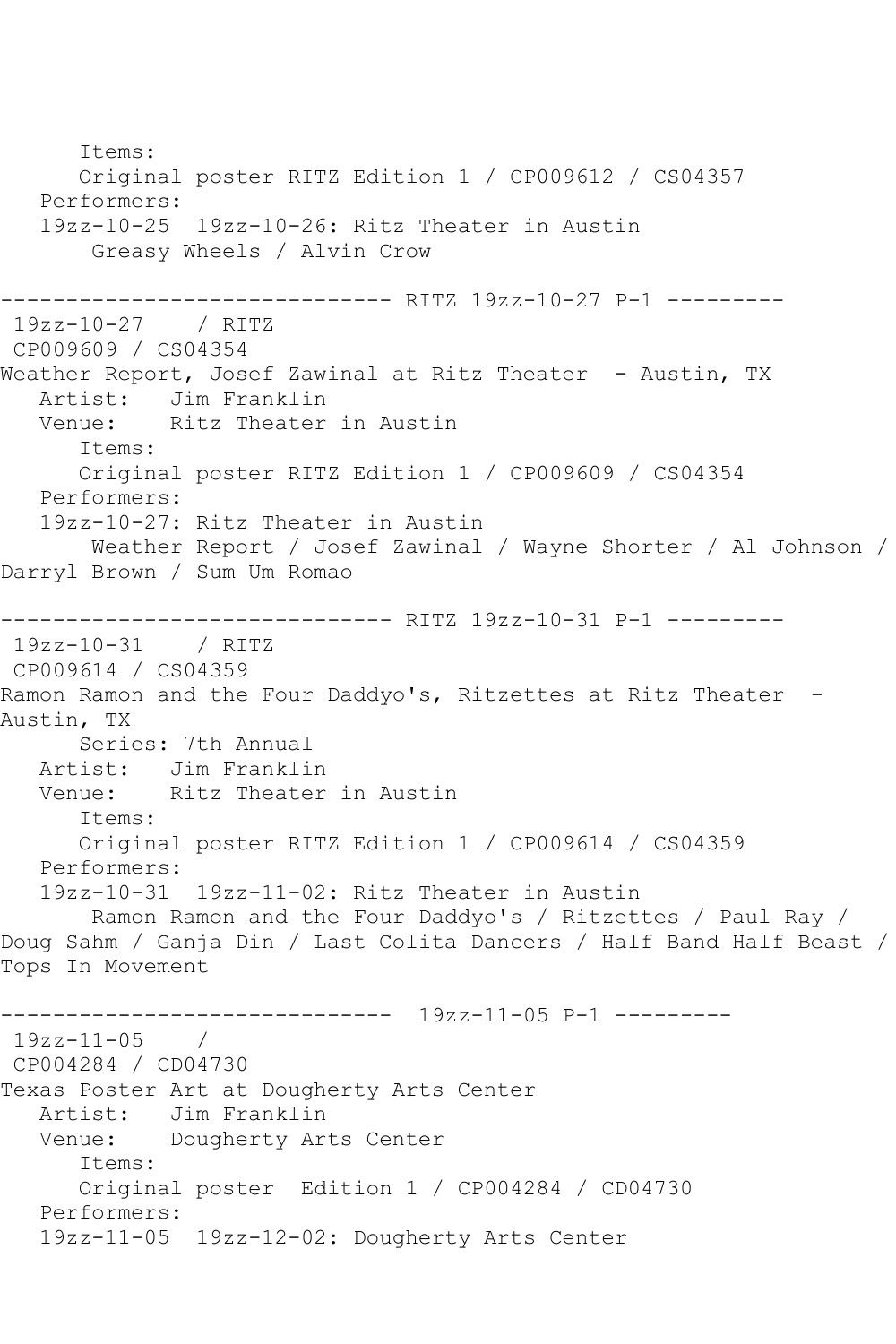------------------------------ NONE P-1 --------- NONE / CP009683 / CS04428 New Blues Artist: Jim Franklin Items: Original poster Edition 1 / CP009683 / CS04428 Performers: NONE: Jimmy Reed / Onion Creek ------------------------------ RITZ NONE P-1 --------- NONE / RITZ CP009611 / CS04356 Electromagnets, Kit Carson at Ritz Theater - Austin, TX Artist: Jim Franklin Venue: Ritz Theater in Austin Items: Original poster RITZ Edition 1 / CP009611 / CS04356 Performers: NONE: Ritz Theater in Austin Electromagnets / Kit Carson / Micael Wadliegh ------------------------------ NONE AL-1 --------- NONE / CP004278 / CD04724 Freddie King, Texas Cannonball Album Artist: Jim Franklin Items: Edition 1 / CP004278 / CD04724 Edition 1 / CP004279 / CD04725 Performers: NONE: ------------------------------ NONE P-1 --------- NONE / CP018706 / THJME0208 Lone Star Beer Artist: Jim Franklin Items: Original poster Edition 1 / CP018706 / THJME0208 Performers: NONE: ------------------------------ ARM NONE P-1 --------- NONE / ARM CP004036 / CD04445 Shiva's Headband Records on Armadillo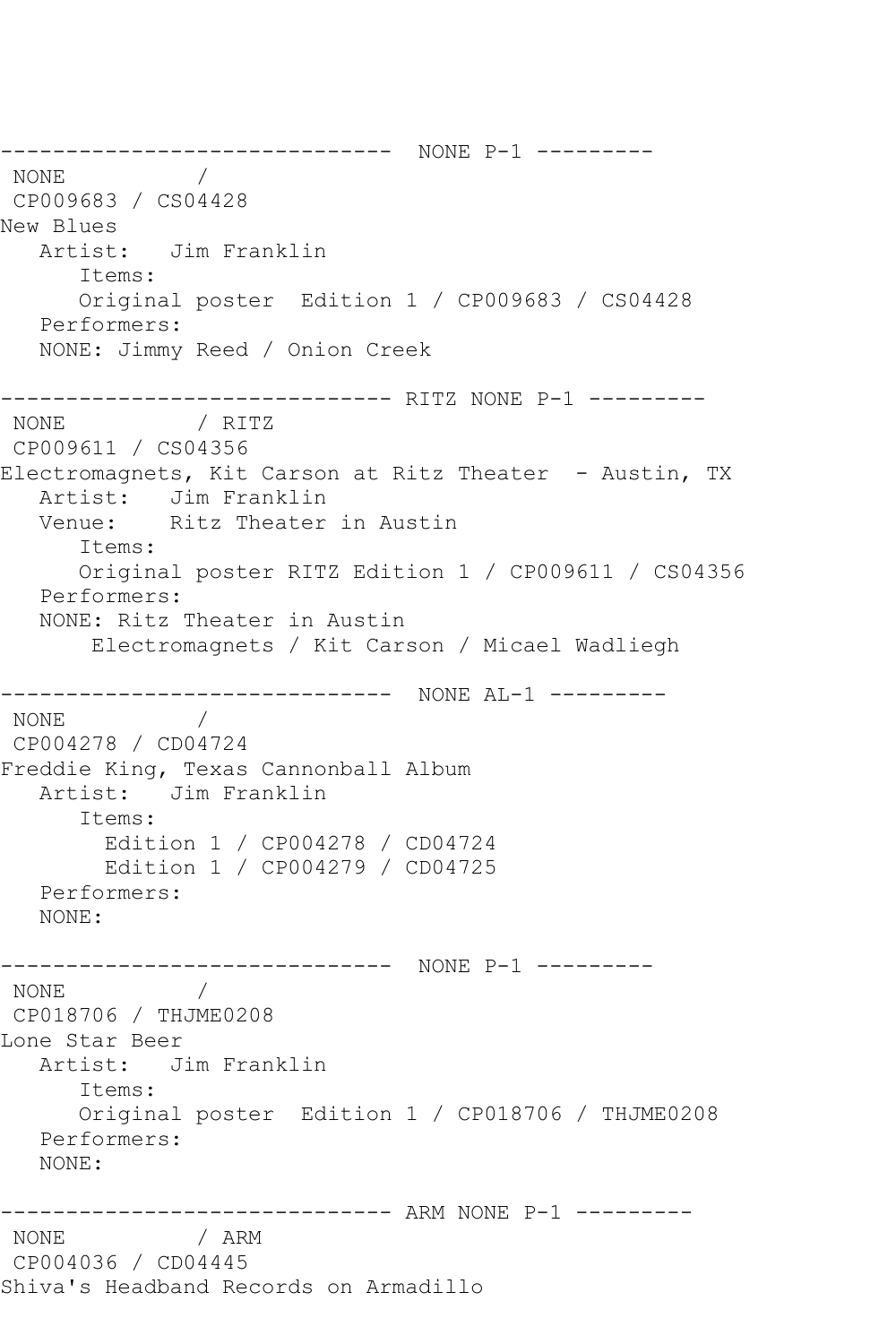Artist: Jim Franklin Venue: Armadillo World Headquarters Items: Original poster ARM Edition 1 / CP004036 / CD04445 Performers: NONE: Armadillo World Headquarters Shiva's Head Band ------------------------------ RITZ NONE P-1 --------- NONE **MONE** CP004285 / CD04731 Southern Feelin', Storm at Ritz Artist: Jim Franklin Venue: Ritz Theater in Austin Items: Original poster RITZ Edition 1 / CP004285 / CD04731 Performers: NONE: Ritz Theater in Austin Southern Feelin' / Storm ------------------------------ NONE P-1 --------- NONE / CP004511 / CD05750 Willie Nelson Lone Star Beer ad Artist: Jim Franklin Items: Original poster Edition 1 / CP004511 / CD05750 Performers: NONE: Willie Nelson ------------------------------ XXXXX P --------- XXXXX / Shiva's Head Band, New Atlantis at Vulcan Gas Company - Austin, TX Artist: Jim Franklin Venue: Vulcan Gas Company Items: Original poster / Performers: XXXXX: Vulcan Gas Company Shiva's Head Band / New Atlantis / Winter ------------------------------ xxxxx P -------- xxxxx / Fugs, Shiva's Head Band at Vulcan Gas Company - Austin, TX Artist: Jim Franklin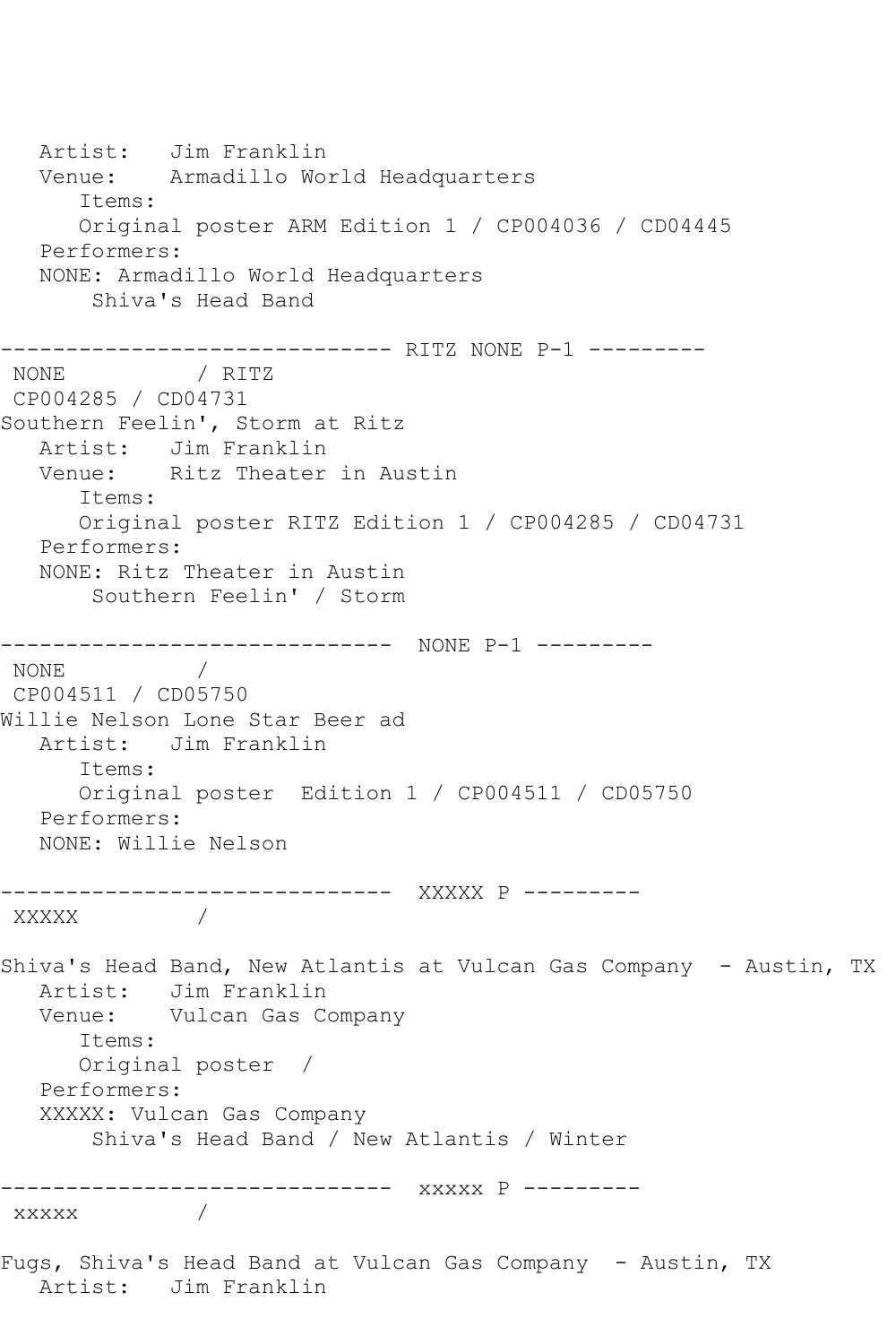Venue: Vulcan Gas Company Items: Original poster / Performers: xxxxx: Vulcan Gas Company Fugs / Shiva's Head Band ------------------------------ VGC xxxxx H-1 -------- xxxxx / VGC Sculpure with Doll at Vulcan Gas Company - Austin, TX Artist: Jim Franklin Venue: Vulcan Gas Company Items: Handbill VGC Edition 1 / Performers: xxxxx: Vulcan Gas Company Sculpure with Doll ------------------------------ ARM zzzz-zz-zz P-1 -------- zzzz-zz-zz / ARM CP004312 / CD04758 Armadillo world Headquarters Artist: Jim Franklin Venue: Armadillo World Headquarters Items: Original poster ARM Edition 1 / CP004312 / CD04758 Performers: zzzz-zz-zz: Armadillo World Headquarters ------------------------------ ARM zzzz-zz-zz P-1 -------- zzzz-zz-zz / ARM CP009604 / CS04349 Why Does the Umbrella Hover Above the Mother Armadillo Artist: Jim Franklin Items: Original poster ARM Edition 1 / CP009604 / CS04349 Performers: zzzz-zz-zz: ------------------------------ ACC zzzz-zz-zz P -------- zzzz-zz-zz / ACC CP046511 John Lee Hooker, Jimmy Reed at Austin City Coliseum - Austin, TX Event: A Brief History of Rock and roll at the Austin City Coliseum